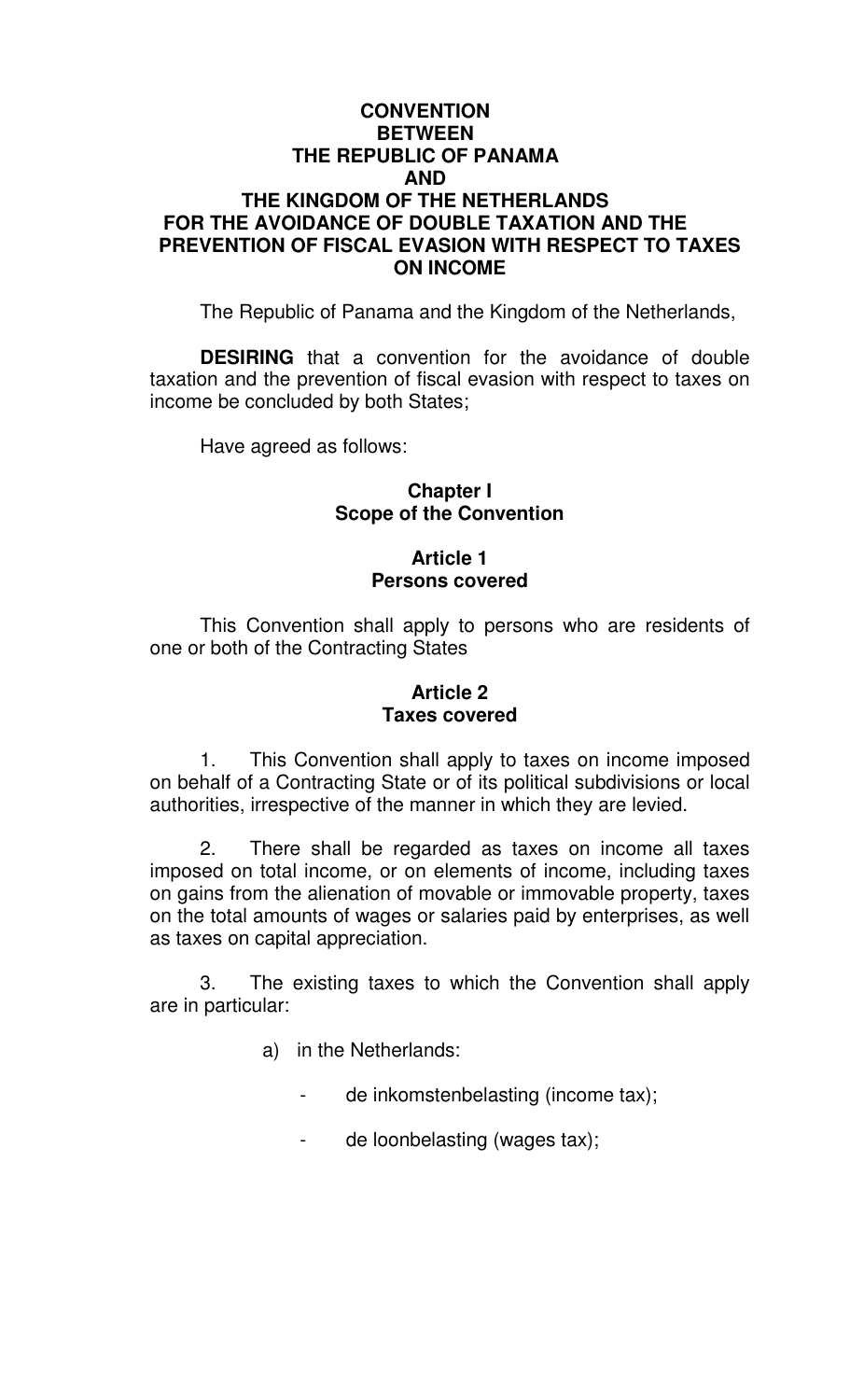de vennootschapsbelasting (company tax), including the Government share in the net profits of the exploitation of natural resources levied pursuant to the Mijnbouwwet (Mining Act);

de dividendbelasting (dividend tax);

(hereinafter referred to as "Netherlands tax");

b) in Panama:

The impuesto sobre la renta provided in the Código Fiscal, Libro IV, Título I, and its related decrees and regulations

(hereinafter referred to as "Panamanian tax").

4. The Convention shall apply also to any identical or substantially similar taxes that are imposed after the date of signature of the Convention in addition to, or in place of, the existing taxes. The competent authorities of the Contracting States shall notify each other of any significant changes that have been made in their taxation laws.

# **Chapter II Definitions**

## **Article 3 General definitions**

1. For the purposes of this Convention, unless the context otherwise requires:

a) the terms "a Contracting State" and "the other Contracting State" mean the Kingdom of the Netherlands (the Netherlands) or Panama, as the context requires;

b) the term "the Netherlands" means the part of the Kingdom of the Netherlands that is situated in Europe, including its territorial sea, and any area beyond the territorial sea within which the Netherlands, in accordance with international law, exercises jurisdiction or sovereign rights;

c) the term "Panama" means the Republic of Panama and, when used in a geographical sense, means the territory of the Republic of Panama, including inland waters, its airspace, the territorial sea and any area outside the territorial sea upon which, in accordance with International Law and on application of its domestic legislation, the Republic of Panama exercises, or may exercise in the future, jurisdiction or sovereign rights with respect to the seabed, its subsoil and superjacent waters, and their natural resources;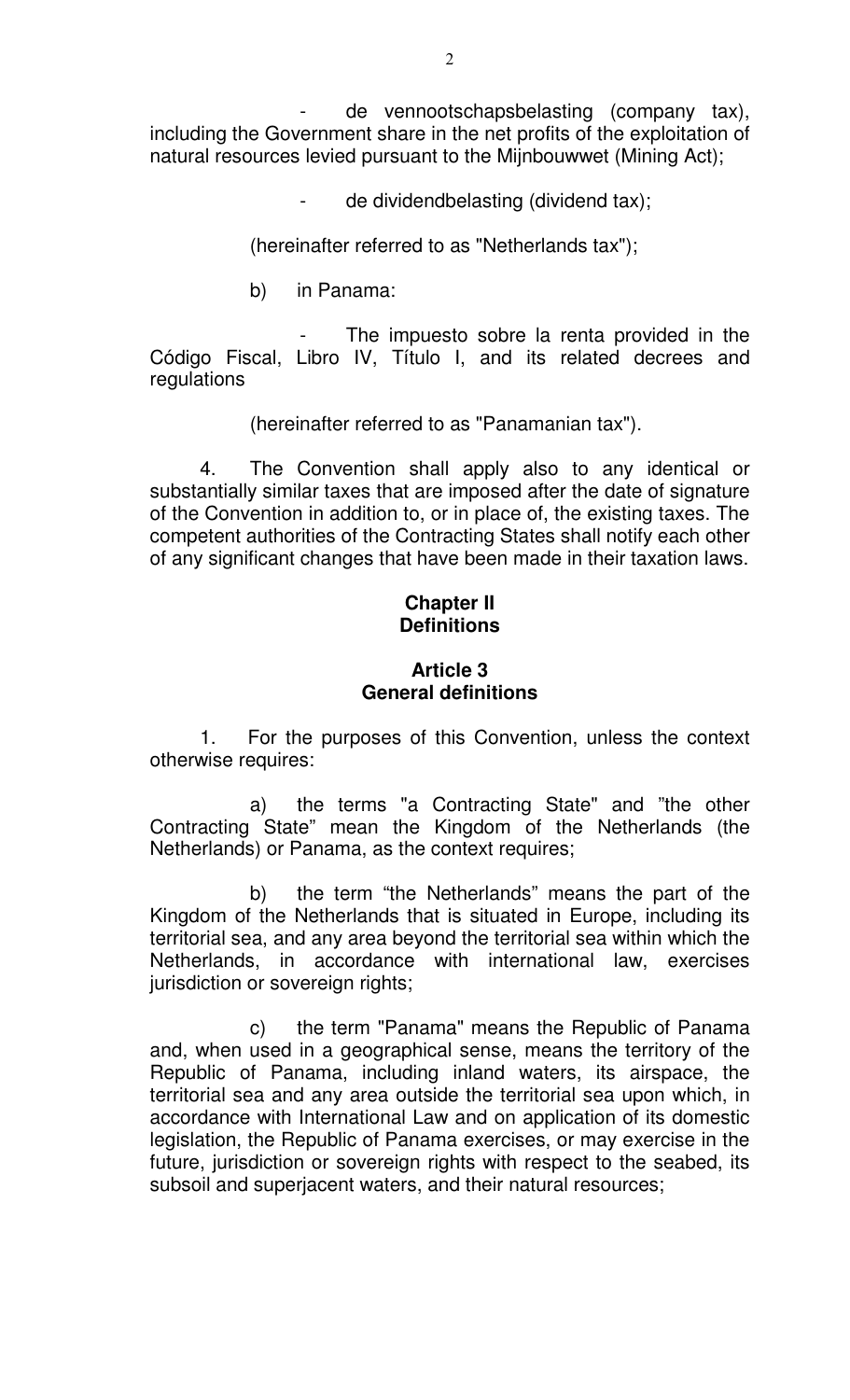d) the term "person" includes an individual, a company and any other body of persons;

e) the term "company" means any body corporate or any entity that is treated as a body corporate for tax purposes;

f) the term "enterprise" applies to the carrying on of any business;

g) the terms "enterprise of a Contracting State" and "enterprise of the other Contracting State" mean respectively an enterprise carried on by a resident of a Contracting State and an enterprise carried on by a resident of the other Contracting State;

h) the term "international traffic" means any transport by a ship or aircraft operated by an enterprise of a Contracting State, except when the ship or aircraft is operated solely between places in the other Contracting State;

i) the term "competent authority" means:

(i) in the Netherlands: the Minister of Finance or his authorised representative;

(ii) in Panama: the Ministerio de Economía y Finanzas or its authorised representative;

j) the term "national" means any individual possessing the nationality of a Contracting State and any legal person, partnership or association deriving its status as such from the laws in force in that Contracting State;

k) the term "business" includes the performance of professional services and of other activities of an independent character;

l) the term "criminal tax matters" means tax matters involving intentional conduct which is liable to prosecution under the criminal laws of the Contracting State requesting information.

2. As regards the application of the Convention at any time by a Contracting State, any term not defined therein shall, unless the context otherwise requires, have the meaning that it has at that time under the law of that State for the purposes of the taxes to which the Convention applies, any meaning under the applicable tax laws of that State prevailing over a meaning given to the term under other laws of that State.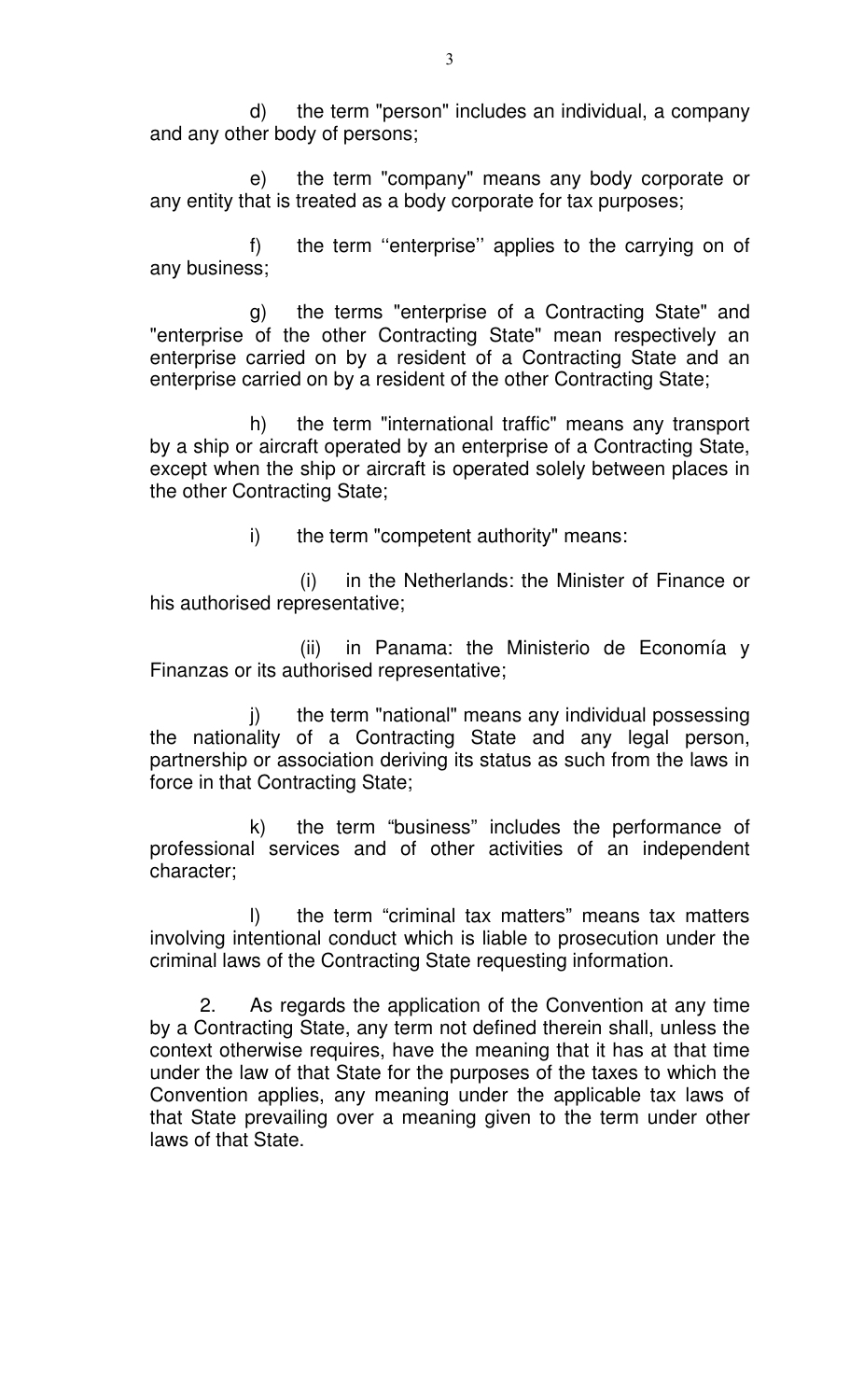#### **Article 4 Resident**

1. For the purposes of this Convention, the term "resident of a Contracting State" means any person who, under the laws of that State, is liable to income tax therein by reason of his domicile, residence, place of incorporation, place of management or any other criterion of a similar nature, and also includes that State and any political subdivision or local authority thereof. This term, however, does not include any person who is liable to tax in that State in respect only of income from sources in that State situated therein.

2. A person, other than an individual, which has its place of incorporation or its place of management in a Contracting State, shall be deemed to be liable to tax in that State provided that income derived by that person is treated under the tax laws of that State as the income of that person and not as the income of its beneficiaries, members or participants.

3. Where by reason of the provisions of paragraph 1 an individual is a resident of both Contracting States, then his status shall be determined as follows:

a) he shall be deemed to be a resident only of the State in which he has a permanent home available to him; if he has a permanent home available to him in both Contracting States, he shall be deemed to be a resident only of the Contracting State with which his personal and economic relations are closer (centre of vital interests);

b) if the State in which he has his centre of vital interests cannot be determined, or if he has not a permanent home available to him in either Contracting State, he shall be deemed to be a resident only of the State in which he has an habitual abode.

c) if he has an habitual abode in both States or in neither of them, he shall be deemed to be a resident only of the State of which he is a national;

d) if the residence status of an individual cannot be determined in accordance with the provisions of subparagraphs a), b) and c) above, then, the competent authorities of the Contracting States shall settle the question by mutual agreement.

4. Where by reason of the provisions of paragraph 1 a person other than an individual is a resident of both Contracting States, then it shall be deemed to be a resident only of the State in which its place of effective management is situated.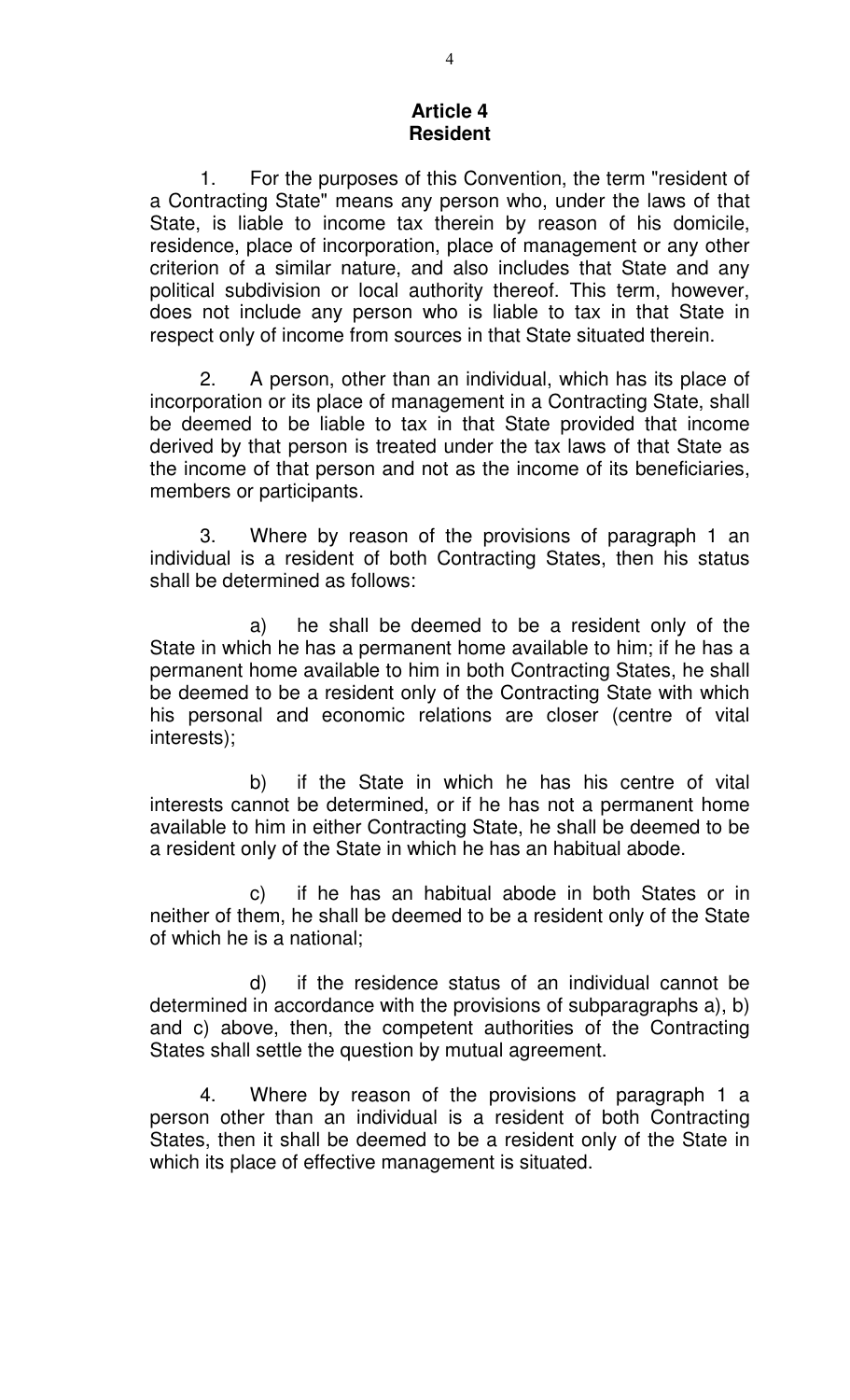# **Article 5 Permanent establishment**

1. For the purposes of this Convention, the term "permanent establishment" means a fixed place of business through which the business of an enterprise is wholly or partly carried on.

- 2. The term "permanent establishment" includes especially:
	- a) a place of management;
	- b) a branch;
	- c) an office;
	- d) a factory;
	- e) a workshop;

f) a mine, an oil or gas well, a quarry or any other place of extraction of natural resources; and

g) an agricultural, pastoral or forestry property.

3. Likewise the term "permanent establishment" encompasses:

a) a building site, a construction, assembly or installation project, or supervisory activities in connection therewith, constitutes a permanent establishment but only where such site, project or activities continue for a period or periods exceeding in the aggregate of more than 183 days within any twelve-month period.

b) the rendering of services in a Contracting State, including consulting services, by an enterprise through employees or other personnel engaged by the enterprise, but only where these employees or personnel are present in that Contracting State for the performance of the same or connected project, during a period or periods aggregating more than 90 days in any twelve month period.

c) the use of a structure, installations, drilling rig, ship or other like substantial equipment: for the exploration for, or exploitation of, natural resources; or in activities connected with that exploration or exploitation for a period or periods exceeding 90 days in any twelve month period.

4. Notwithstanding the preceding provisions of this Article, where an enterprise of a Contracting State carries on activities in the other Contracting State in connection with the exploration or exploitation of the seabed or any area below or above the seabed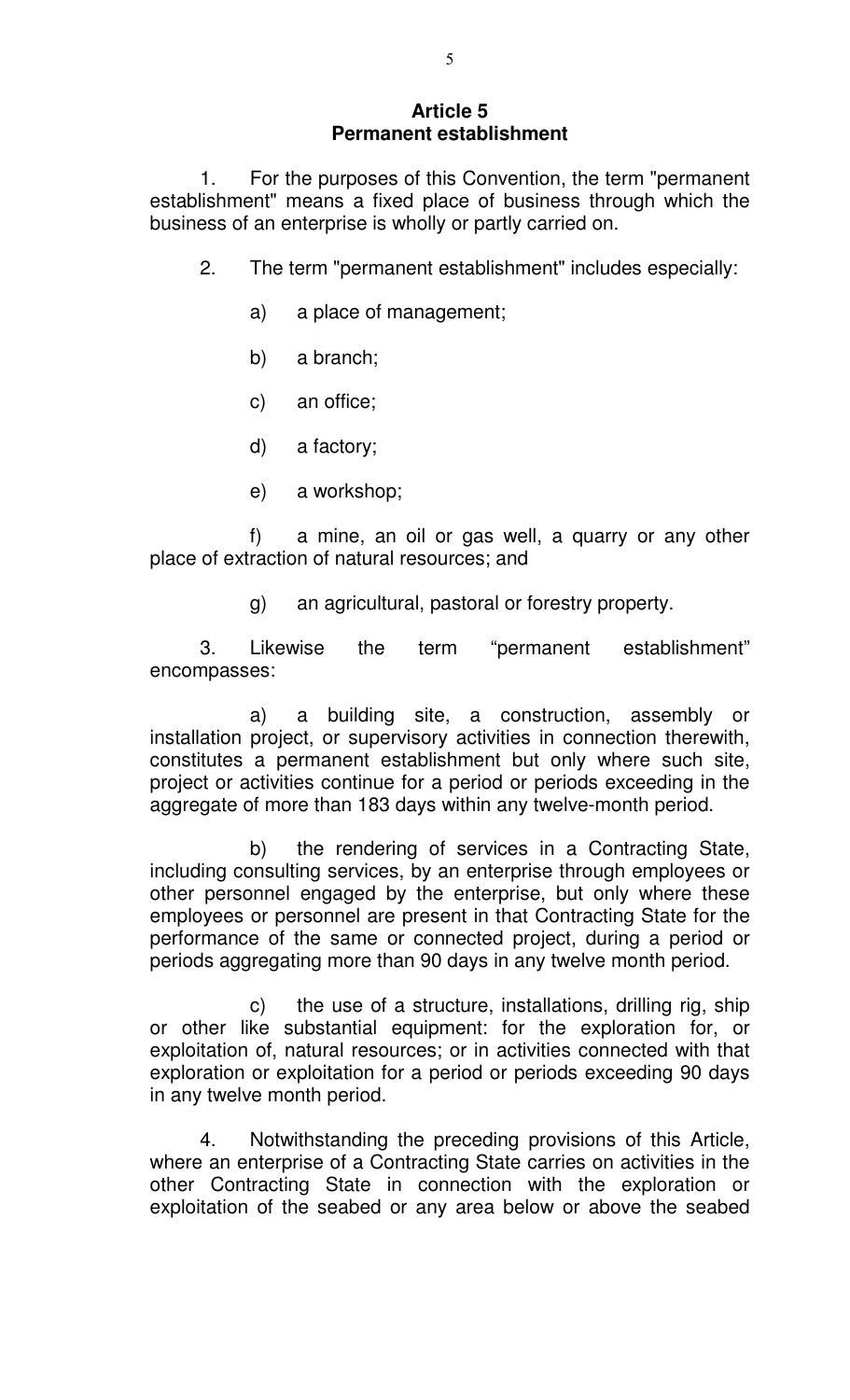and their natural resources situated in that other State for a period of at least in the aggregate 30 days in any twelve month period, it shall be deemed to carry on such activities through a permanent establishment that the enterprise has in the other State, unless the activities are limited to those mentioned in paragraph 6. Activities in connection with the exploration or exploitation of the seabed or any area below or above the seabed and their natural resources shall be deemed not to include:

a) towing or anchor handling by ships primarily designed for that purpose and any other activities performed by such ships; and

b) the transport of supplies or personnel by ships or aircraft in international traffic.

5. For the purposes of determining the duration of activities under paragraph 3 and 4, the period during which activities are carried on in a Contracting State by an enterprise associated with another enterprise shall be aggregated with the period during which activities are carried on by the enterprise with which it is associated if the first-mentioned activities are connected with the activities carried on in that State by the last-mentioned enterprise, provided that any period during which two or more associated enterprises are carrying on concurrent activities is counted only once. An enterprise shall be deemed to be associated with another enterprise if one is controlled directly or indirectly by the other, or if both are controlled directly or indirectly by a third person or persons.

6. Notwithstanding the preceding provisions of this Article, the term "permanent establishment" shall be deemed not to include:

a) the use of facilities solely for the purpose of storage, display or delivery of goods or merchandise belonging to the enterprise;

b) the maintenance of a stock of goods or merchandise belonging to the enterprise solely for the purpose of storage, display or delivery;

c) the maintenance of a stock of goods or merchandise belonging to the enterprise solely for the purpose of processing by another enterprise;

d) the maintenance of a fixed place of business solely for the purpose of purchasing goods or merchandise or of collecting information, for the enterprise;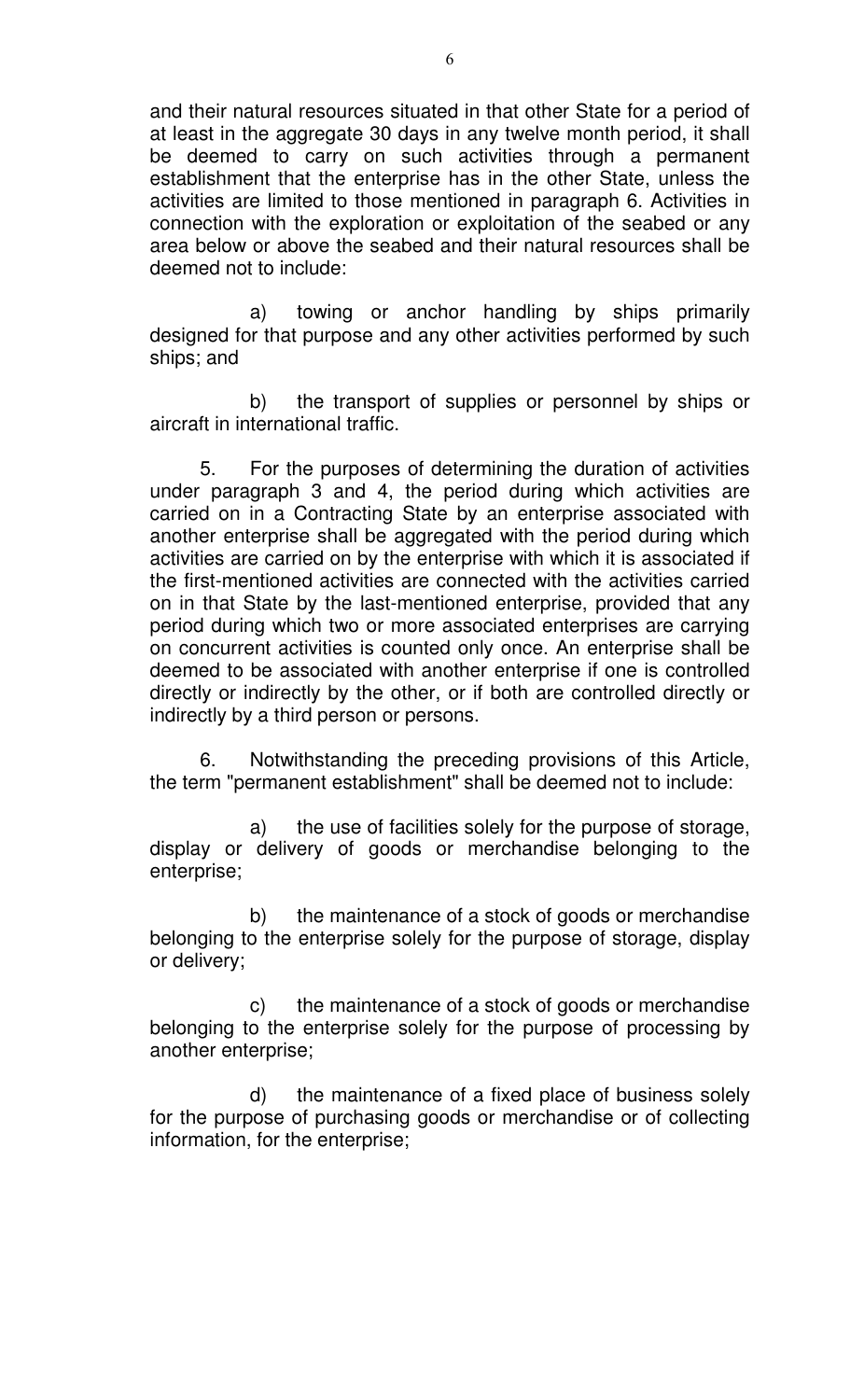e) the maintenance of a fixed place of business solely for the purpose of carrying on, for the enterprise, any other activity of a preparatory or auxiliary character;

f) the maintenance of a fixed place of business solely for any combination of activities mentioned in subparagraphs a) to e), provided that the overall activity of the fixed place of business resulting from this combination is of a preparatory or auxiliary character.

7. Notwithstanding the provisions of paragraphs 1, 2, 3 and 4, where a person, other than an agent of an independent status to whom paragraph 8 applies, is acting in a Contracting State on behalf of an enterprise of the other Contracting State and has, and habitually exercises, in a Contracting State an authority to conclude contracts in the name of the enterprise, that enterprise shall be deemed to have a permanent establishment in the first mentioned State with respect to any activities that said person undertakes for the enterprise if said person:

a) has, and habitually exercises, in that Contracting State an authority to conclude contracts in the name of the enterprise, unless the activities of such person are limited to those mentioned in paragraph 6 which, if exercised through a fixed place of business, would not make this fixed place of business a permanent establishment under the provisions of that paragraph; or

b) has no such powers, but habitually maintains in the first mentioned State a warehouse for goods or merchandise which is regularly used to deliver goods or merchandise in the name of the enterprise, if the goods or merchandise are sold in the Contracting State where the warehouse is located.

8. An enterprise shall not be deemed to have a permanent establishment in a Contracting State merely because it carries on business in that State through a broker, general commission agent or any other agent of an independent status, provided that such persons are acting in the ordinary course of their business. Notwithstanding the above, when such agent performs all or almost all of his activities in the name of said enterprise, and the enterprise and the agent are united in their commercial or financial relationships by imposed or accepted conditions that differ from the conditions that would be established by independent parties, it will not be considered as an independent agent with regards to this paragraph.

9. The fact that a company which is a resident of a Contracting State controls or is controlled by a company which is a resident of the other Contracting State, or which carries on business in that other State (whether through a permanent establishment or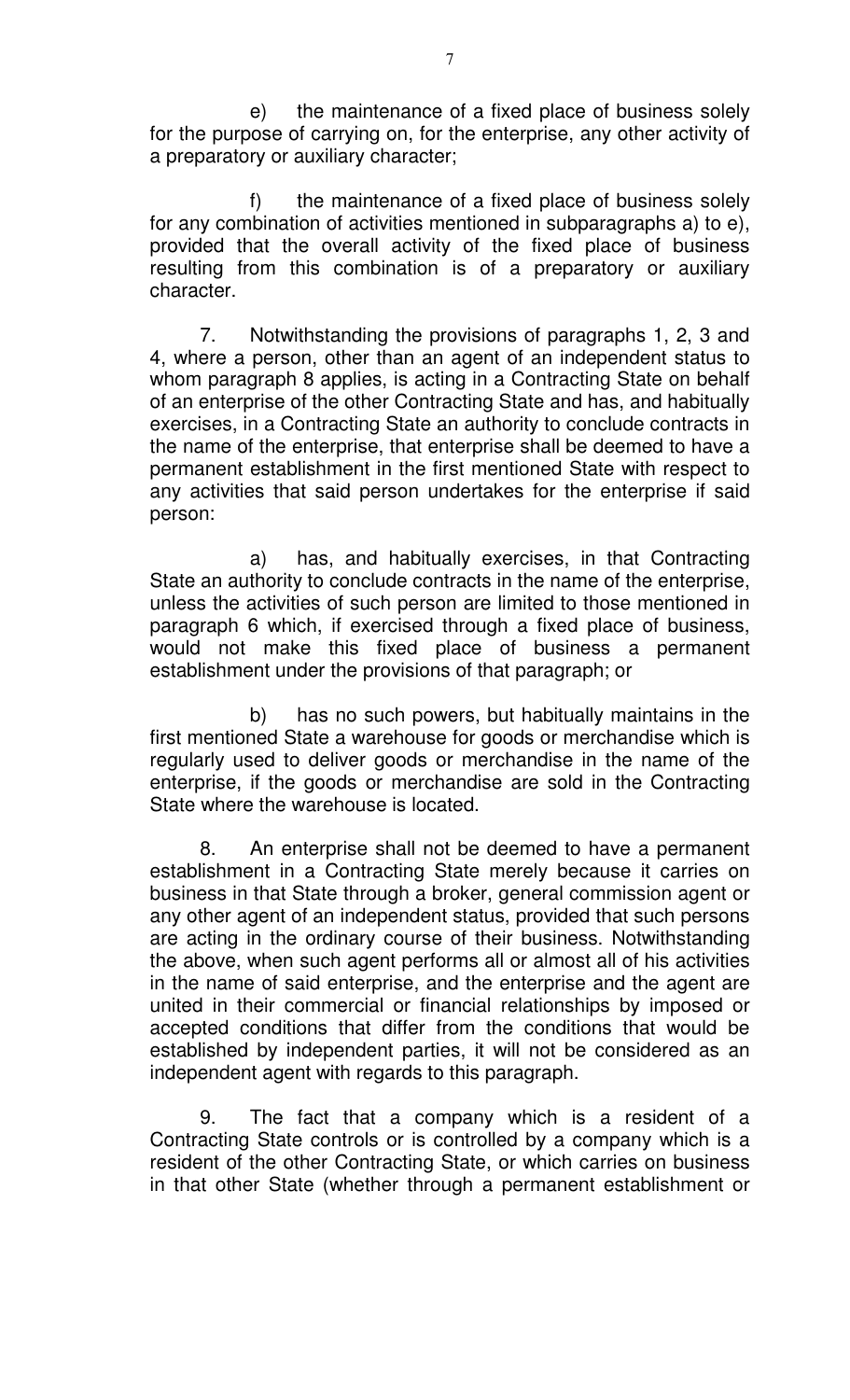otherwise), shall not of itself constitute either company a permanent establishment of the other.

### **Chapter III Taxation of Income**

## **Article 6 Income from immovable property**

1. Income derived by a resident of a Contracting State from immovable property (including income from agriculture or forestry) situated in the other Contracting State may be taxed in that other State.

2. The term "immovable property" shall have the meaning which it has under the law of the Contracting State in which the property in question is situated. The term shall in any case include property accessory to immovable property, livestock and equipment used in agriculture and forestry, rights to which the provisions of general law respecting landed property apply, usufruct of immovable property and rights to variable or fixed payments as consideration for the working of, or the right to work, mineral deposits, sources and other natural resources; ships and aircraft shall not be regarded as immovable property.

3. The provisions of paragraph 1 shall apply to income derived from the direct use, letting, or use in any other form of immovable property.

4. Whereby the ownership of shares, participations or other rights in an enterprise or any other legal person attributes directly or indirectly to a resident of a Contracting State right to the use of immovable property situated in the other Contracting State that said entity or legal person possesses therein, the income derived by the owner of the shares, participations or rights as a result of the direct use, letting, or use in any other form of said property, may be taxed in the Contracting State in which the immovable property is situated, to the same extent to which the owner of such rights would be taxed if he were a resident of that other State.

5. The provisions of paragraphs 1, 3 and 4 shall also apply to the income from immovable property of an enterprise.

## **Article 7 Business profits**

1. The profits of an enterprise of a Contracting State shall be taxable only in that State unless the enterprise carries on business in the other Contracting State through a permanent establishment situated therein. If the enterprise carries on business as aforesaid,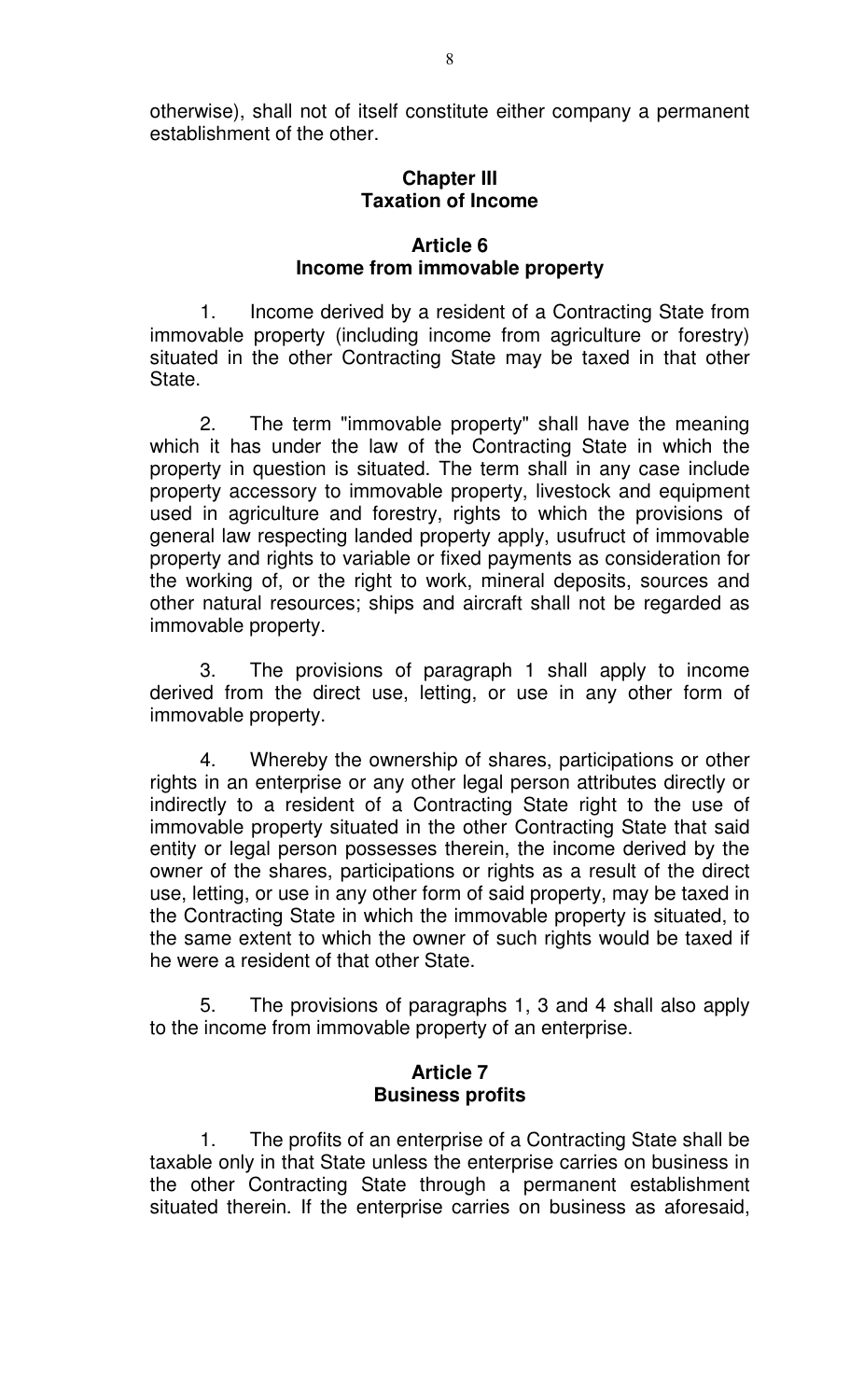the profits of the enterprise may be taxed in the other State but only so much of them as is attributable to that permanent establishment.

2. Subject to the provisions of paragraph 3, where an enterprise of a Contracting State carries on business in the other Contracting State through a permanent establishment situated therein, there shall in each Contracting State be attributed to that permanent establishment the profits which it might be expected to make if it were a distinct and separate enterprise engaged in the same or similar activities under the same or similar conditions and dealing wholly independently with the enterprise of which it is a permanent establishment.

3. In determining the profits of a permanent establishment, there shall be allowed as deductions expenses which are incurred for the purposes of the permanent establishment, including executive and general administrative expenses so incurred, whether in the State in which the permanent establishment is situated or elsewhere.

4. Insofar as it has been customary in a Contracting State to determine the profits to be attributed to a permanent establishment on the basis of an apportionment of the total profits of the enterprise to its various parts, nothing in paragraph 2 shall preclude that Contracting State from determining the profits to be taxed by such an apportionment as may be customary; the method of apportionment adopted shall, however, be such that the result shall be in accordance with the principles contained in this Article.

5. No profits shall be attributed to a permanent establishment by reason of the mere purchase by that permanent establishment of goods or merchandise for the enterprise.

6. For the purposes of the preceding paragraphs, the profits to be attributed to the permanent establishment shall be determined by the same method year by year unless there is good and sufficient reason to the contrary.

7. Where profits include items of income which are dealt with separately in other Articles of this Convention, then the provisions of those Articles shall not be affected by the provisions of this Article.

# **Article 8 Shipping and air transport**

1. The provisions of this Convention shall not affect the application of the Convention between the Kingdom of the Netherlands and the Republic of Panama for the Avoidance of Double Taxation with respect to enterprises operating ships or aircraft in international traffic, signed at the Hague on the 28th of April 1997.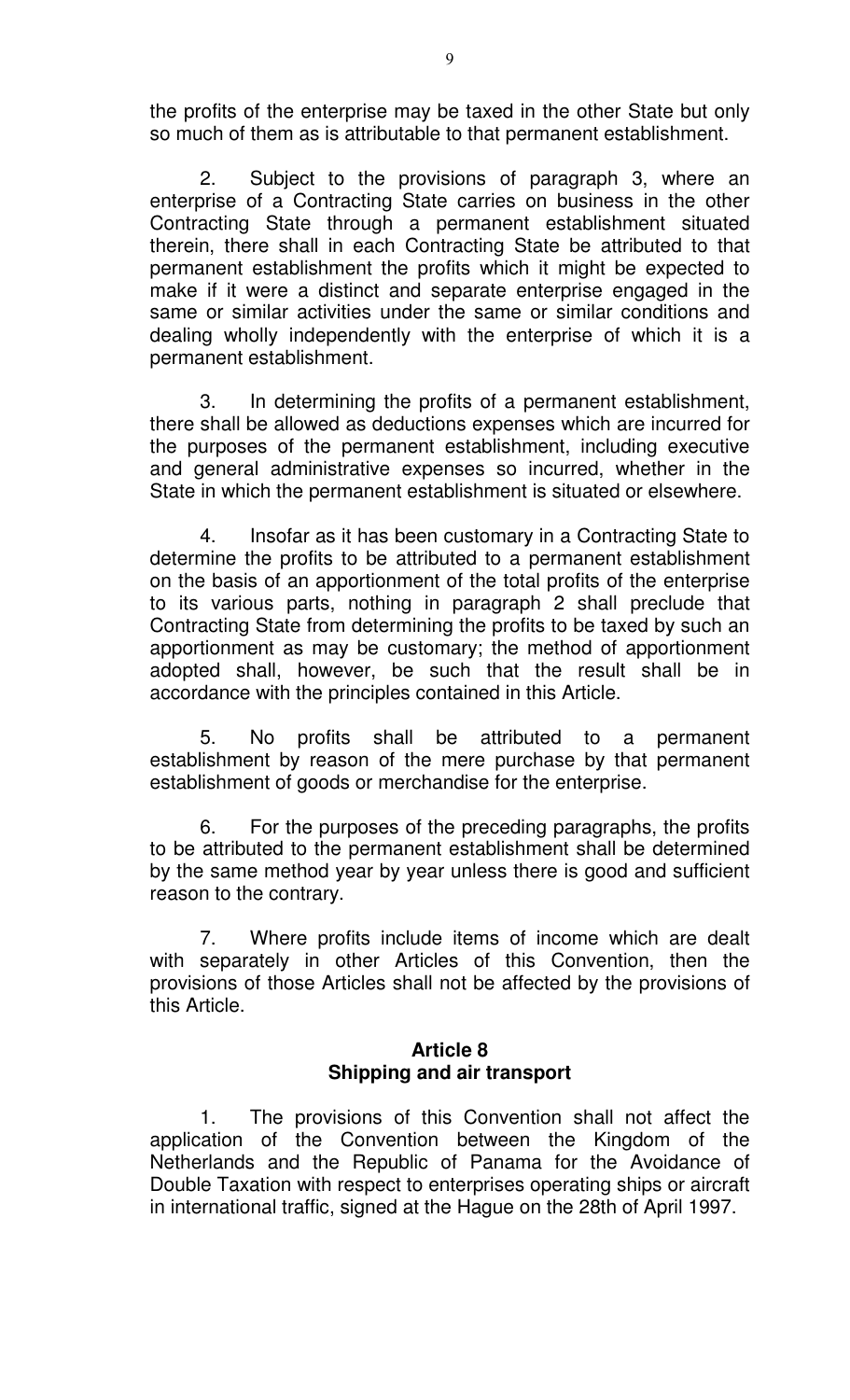2. The provisions of this Convention shall not apply with regards to the taxes, tolls, duties or similar payments that might be applicable upon crossing the Panama Canal.

## **Article 9 Associated enterprises**

1. Where:

a) an enterprise of a Contracting State participates directly or indirectly in the management, control or capital of an enterprise of the other Contracting State, or

b) the same persons participate directly or indirectly in the management, control or capital of an enterprise of a Contracting State and an enterprise of the other Contracting State,

and in either case conditions are made or imposed between the two enterprises in their commercial or financial relations which differ from those which would be made between independent enterprises, then any profits which would, but for those conditions, have accrued to one of the enterprises, but, by reason of those conditions, have not so accrued, may be included in the profits of that enterprise and taxed accordingly. It is understood, however, that the fact that associated enterprises have concluded arrangements, such as cost sharing arrangements or general services agreements, for or based on the allocation of executive, general administrative, technical and commercial expenses, research and development expenses and other similar expenses, is not in itself a condition as meant in the preceding sentence.

2. Where a Contracting State includes in the profits of an enterprise of that State - and taxes accordingly - profits on which an enterprise of the other State has been charged to tax in that other State and the profits so included are profits which would have accrued to the enterprise of the first-mentioned State if the conditions made between the two enterprises had been those which would have been made between independent enterprises, then that other State may make an appropriate adjustment to the amount of the tax charged therein on those profits. In determining such adjustment, due regard shall be had to the other provisions of this Convention and the competent authorities of the Contracting States shall, if necessary, consult each other.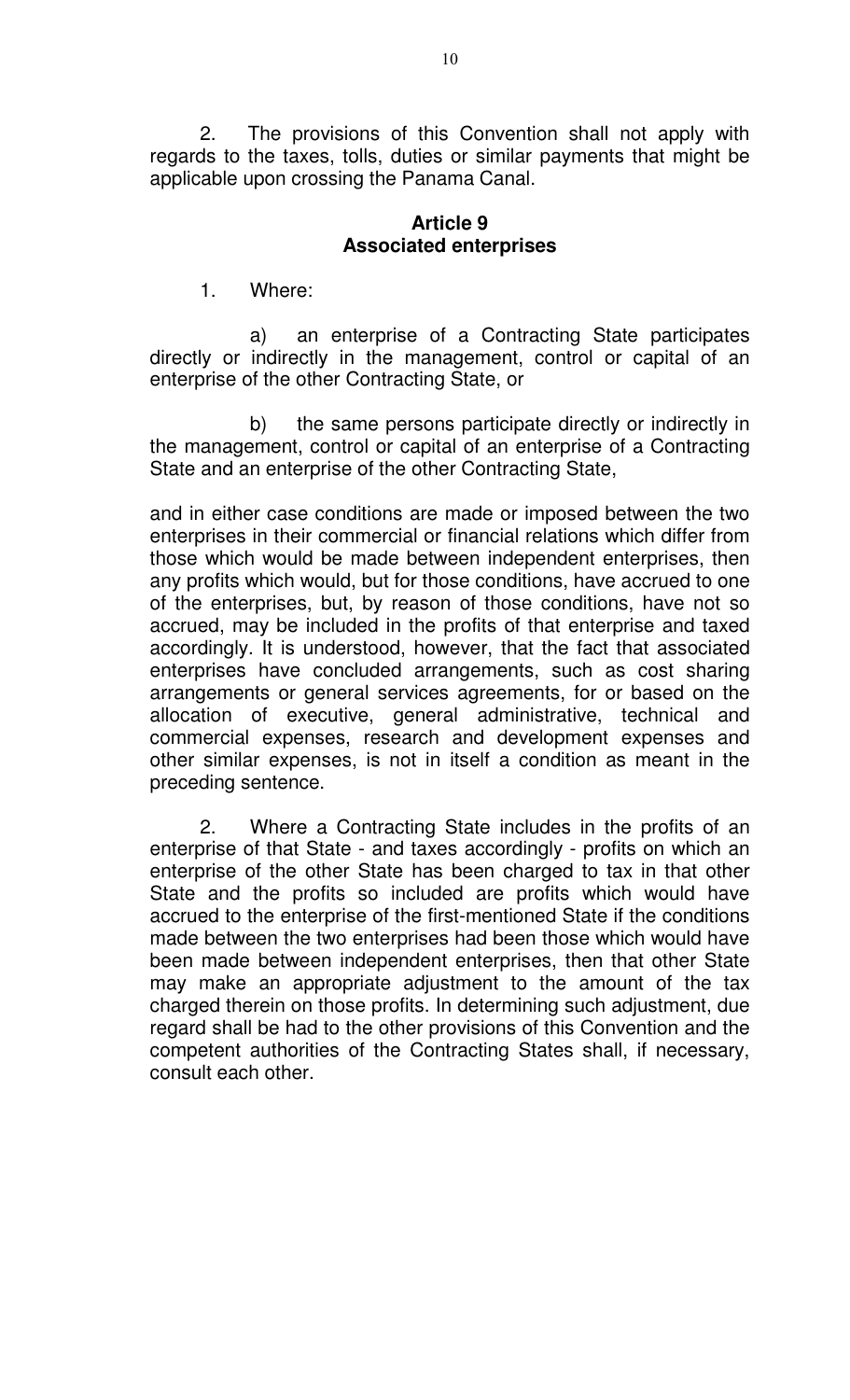#### **Article 10 Dividends**

1. Dividends paid by a company which is a resident of a Contracting State to a resident of the other Contracting State may be taxed in that other State.

2. However, such dividends may also be taxed in the Contracting State of which the company paying the dividends is a resident and according to the laws of that State, but if the beneficial owner of the dividend is a resident of the other Contracting State, the tax so charged shall not exceed 15 per cent of the gross amount of the dividends:

3. Notwithstanding the provisions of paragraph 2, the Contracting State of which the company paying the dividends is a resident shall not levy a tax on dividends paid by that company, if the beneficial owner of the dividends is:

a) a company, the capital of which is wholly or partly divided into shares and which is a resident of the other Contracting State and holds directly at least 15 per cent of the capital of the company paying the dividends, provided that:

i) the shares of the company receiving the dividends are regularly traded on a recognised stock exchange; or

ii) at least 50 per cent of the shares of the company receiving the dividends is owned directly or indirectly by one or more individuals who are residents of either Contracting State or by one or more companies the shares of which are regularly traded on a recognised stock exchange, but only if the last-mentioned companies:

(aa) are residents of either Contracting State;

or

(bb) would be entitled to benefits which are similar to or more favourable than the benefits provided by this paragraph pursuant to a comprehensive arrangement for the avoidance of double taxation between their state of residence and the Contracting State from which the benefits of this paragraph are claimed or pursuant to a multilateral agreement to which their state of residence and the Contracting State from which the benefits of this paragraph are claimed, are a party; or

iii) the company receiving the dividends is engaged in the active conduct of a trade or business in the Contracting State of which it is a resident (other than the activities of making or managing investments for the resident's own account,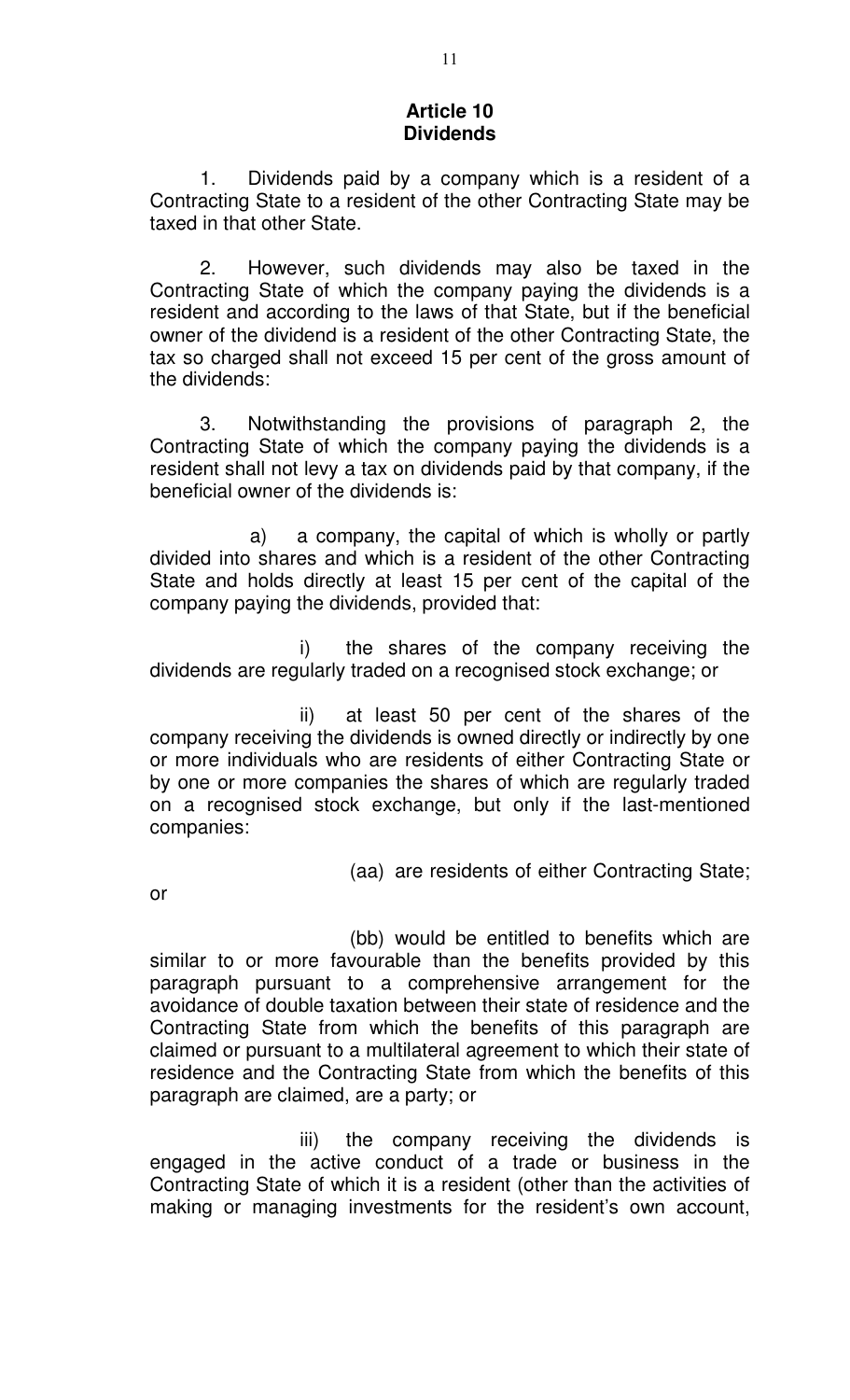unless these activities are banking or insurance carried on by a bank or an insurance company).

b) a Contracting State, or a political subdivision or local authority thereof;

c) a company, the capital of which is wholly or partly divided into shares, and which is a resident of the other Contracting State and holds directly at least 15 per cent of the capital of the company paying the dividends, provided that this company is a headquarters company for a multinational corporate group which provides a substantial portion of the overall supervision and administration of the group and which has, and exercises, independent discretionary authority to carry out these functions. A person shall be considered a headquarters company for this purpose only if:

i) the corporate group consists of corporations resident in, and engaged in an active business in, at least five countries or five groupings of countries and the business activities carried on in each of the five countries (or five groupings of countries) generate at least 10 per cent of the gross income of the group; and

ii) no more than 50 per cent of its gross income is derived from the Contracting State other than the Contracting State of which the headquarters company is a resident; or

d) a pension fund that is recognised and controlled according to the statutory provisions of a Contracting State.

4. Where a company fails to qualify for benefits under paragraph 3, it may however qualify if the competent authority of the Contracting State which has to grant the benefits determines that the establishment, acquisition or maintenance of the company does not have as its main purpose or one of its main purposes to secure the benefits of paragraph 3.

Such determination shall be based on all facts and circumstances including:

a) the nature and volume of the activities of the company in its country of residence in relation to the nature and volume of the dividends;

b) both the historical and the current ownership of the company; and

c) the business reasons for the company residing in its country of residence.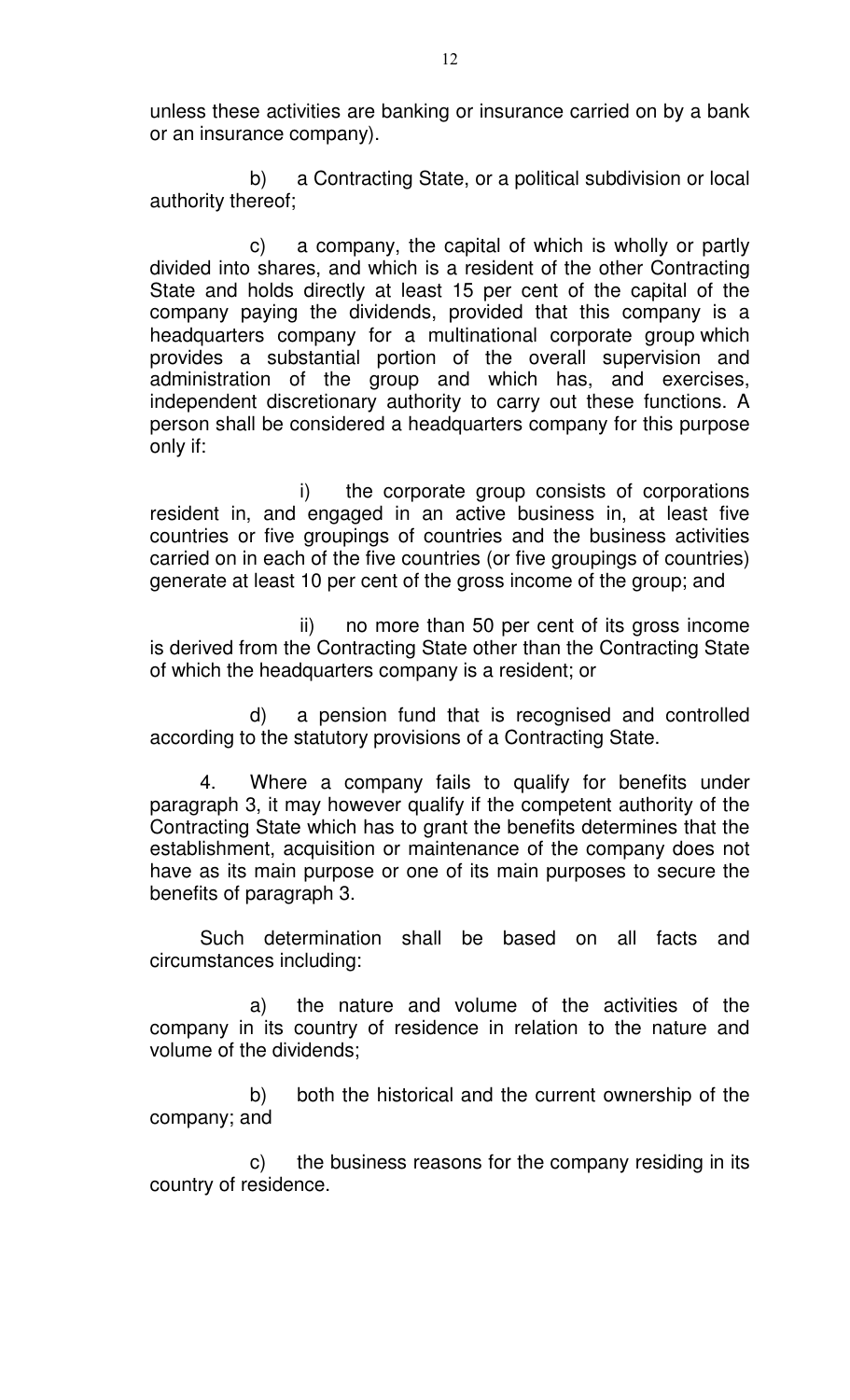The competent authority of the Contracting State which has to grant the benefits shall consult with the competent authority of the other Contracting State before denying the benefits under this paragraph.

5. For the purposes of paragraph 3, the term "recognised stock exchange" means:

a) any of the stock exchanges in the member states of the European Union (EU);

b) the NASDAQ System and any stock exchange in the United States of America which is registered with the U.S. Securities and Exchange Commission as a national securities exchange under the U.S. Securities Exchange Act of 1934, the Mexican Stock Exchange (Bolsa Mexicana de Valores) and the Toronto Stock Exchange;

c) the Panama Stock Exchange; and

d) any other stock exchange agreed upon by the competent authorities of the Contracting States, provided that the purchase or sale of shares on the stock exchange is not implicitly or explicitly restricted to a limited group of investors.

6. The competent authorities of the Contracting States shall by mutual agreement settle the mode of application of paragraphs 2, 3 and 4.

7. The provisions of paragraphs 2, 3 and 4 shall not affect the taxation of the company in respect of the profits out of which the dividends are paid.

8. The term "dividends" as used in this Article means income from shares, "jouissance" shares or "jouissance" rights, mining shares, founders' shares or other rights, not being debt-claims, participating in profits, as well as income from other corporate rights which is subjected to the same taxation treatment as income from shares by the laws of the State of which the company making the distribution is a resident.

9. The provisions of paragraphs 1, 2, 3, 4 and 11 shall not apply if the beneficial owner of the dividends, being a resident of a Contracting State, carries on business in the other Contracting State of which the company paying the dividends is a resident, through a permanent establishment situated therein, and the holding in respect of which the dividends are paid is effectively connected with such permanent establishment. In such case the provisions of Article 7 shall apply.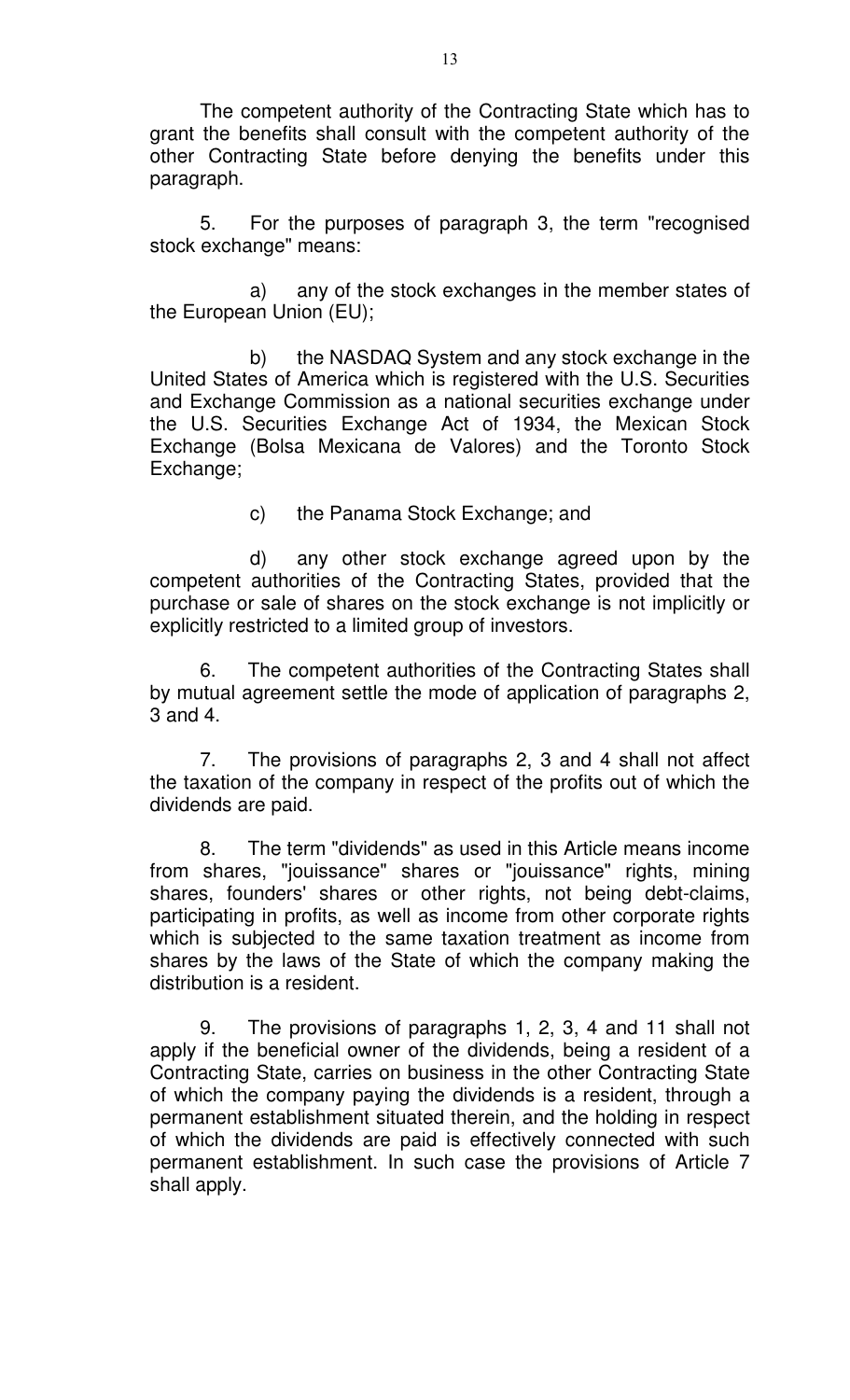10. Where a company which is a resident of a Contracting State derives profits or income from the other Contracting State, that other State may not impose any tax on the dividends paid by the company, except insofar as such dividends are paid to a resident of that other State or insofar as the holding in respect of which the dividends are paid is effectively connected with a permanent establishment situated in that other State, nor subject the company's undistributed profits to a tax on the company's undistributed profits, even if the dividends paid or the undistributed profits consist wholly or partly of profits or income arising in such other State.

11. Notwithstanding the provisions of paragraphs 1, 2 and 10, dividends and distributions in regard of profit sharing certificates paid by a company which under the laws of a Contracting State is a resident of that State, to an individual who is a resident of the other Contracting State and who upon ceasing to be a resident of the firstmentioned State is taxed on the capital appreciation of shares, profits sharing certificates, call options and usufruct on shares and profit sharing certificates in and debt claims on a company for the period of resident of that individual for the period of residency of the firstmentioned State, may also be taxed in that State in accordance with the laws of that State, but only for a period of ten years after emigration of the individual.

## **Article 11 Interest**

1. Interest arising in a Contracting State and beneficially owned by a resident of the other Contracting State may be taxed in that other State.

2. However, such interest may also be taxed in the Contracting State in which it arises and according to the laws of that State, but if the beneficial owner of the interest is a resident of the other Contracting State, the tax so charged shall not exceed 5 percent of the gross amount. The competent authorities of the Contracting States shall by mutual agreement settle the mode of application of this limitation.

3. Notwithstanding the provisions of paragraph 2, interest arising in a Contracting State and paid to a resident of the other Contracting State shall be taxable only in that other State, if

a) the beneficial owner of the interest is a Contracting State, the Central Bank of a Contracting State, any of its political subdivisions or local entities;

b) the interest is paid in relation with the sale on credit of merchandise or equipment to an enterprise of a Contracting State;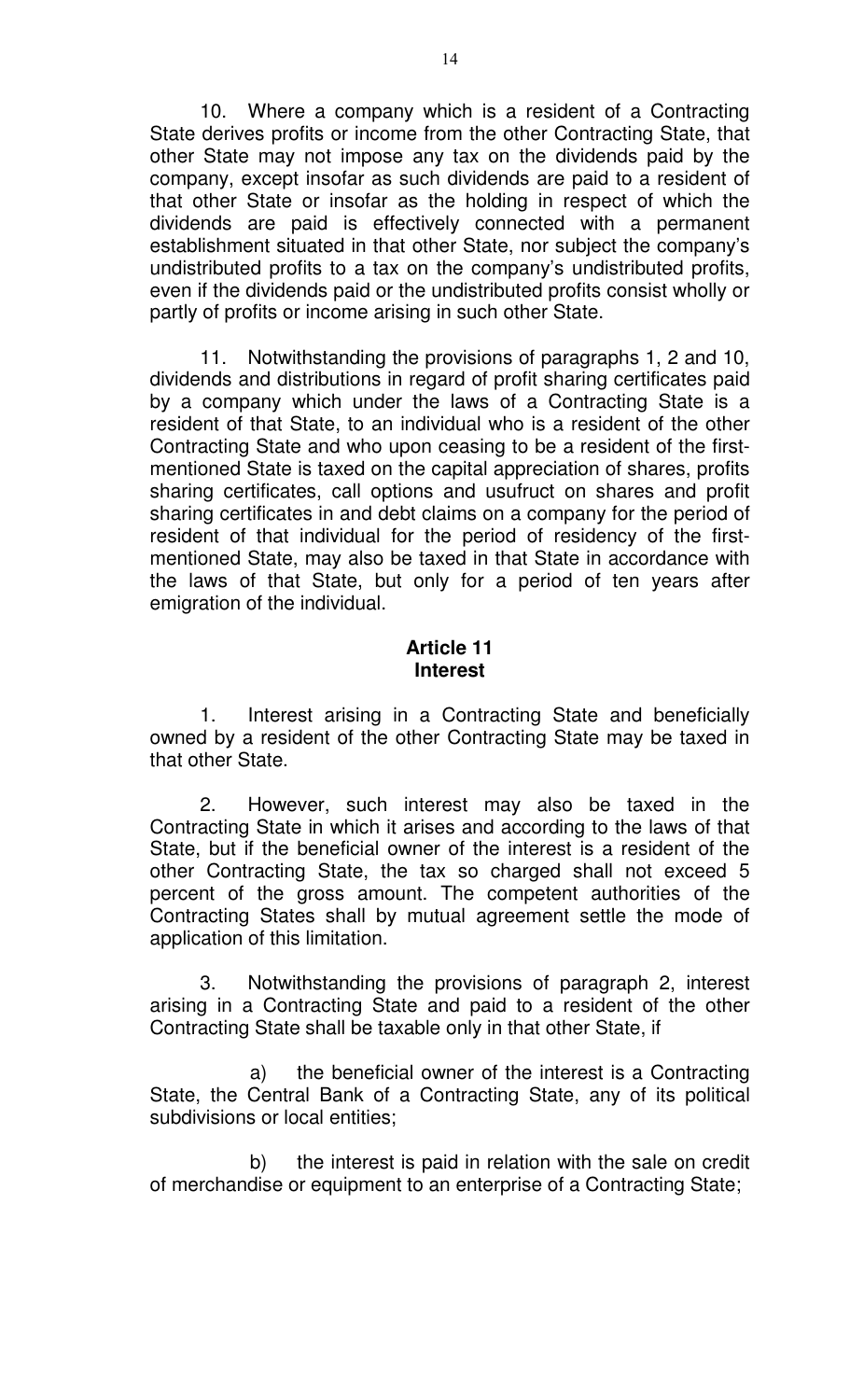c) the interest is paid to other entities or bodies (including financial institutions) as a result of financing provided by such institutions or bodies in connection with agreements concluded between the Governments of the Contracting States; or

d) the beneficial owner of the interest is a pension fund that is recognised and controlled according to the statutory provisions of a Contracting State.

4. The term "interest" as used in this Article means income from debt-claims of every kind, whether or not secured by mortgage and whether or not carrying a right to participate in the debtor's profits, and in particular, income from government securities and income from bonds or debentures, including premiums or prizes attaching to such securities, bonds or debentures, as well as guarantee fees and commissions connected therewith. Penalty charges for a late payment shall not be regarded as interest for the purpose of this Article.

5. The provisions of paragraphs 1 and 2 shall not apply if the beneficial owner of the interest, being a resident of a Contracting State, carries on business in the other Contracting State in which the interest arises, through a permanent establishment situated therein, and the debt-claim in respect of which the interest is paid is effectively connected with such permanent establishment. In such case the provisions of Article 7 shall apply.

6. Interest shall be deemed to arise in a Contracting State when the payer is a resident of that State. Where, however, the person paying the interest, whether he is a resident of a Contracting State or not, has in a Contracting State a permanent establishment in connection with which the indebtedness on which the interest is paid was incurred, and such interest is borne by such permanent establishment, then such interest shall be deemed to arise in the Contracting State in which the permanent establishment is situated.

7. Where, by reason of a special relationship between the payer and the beneficial owner of the interest or between both of them and some other person, the amount of the interest, having regard to the debt-claim for which it is paid, exceeds the amount which would have been agreed upon by the payer and the beneficial owner of the interest in the absence of such relationship, the provisions of this Article shall apply only to the last-mentioned amount. In such case, the excess part of the payments shall remain taxable according to the laws of each Contracting State, due regard being had to the other provisions of this Convention.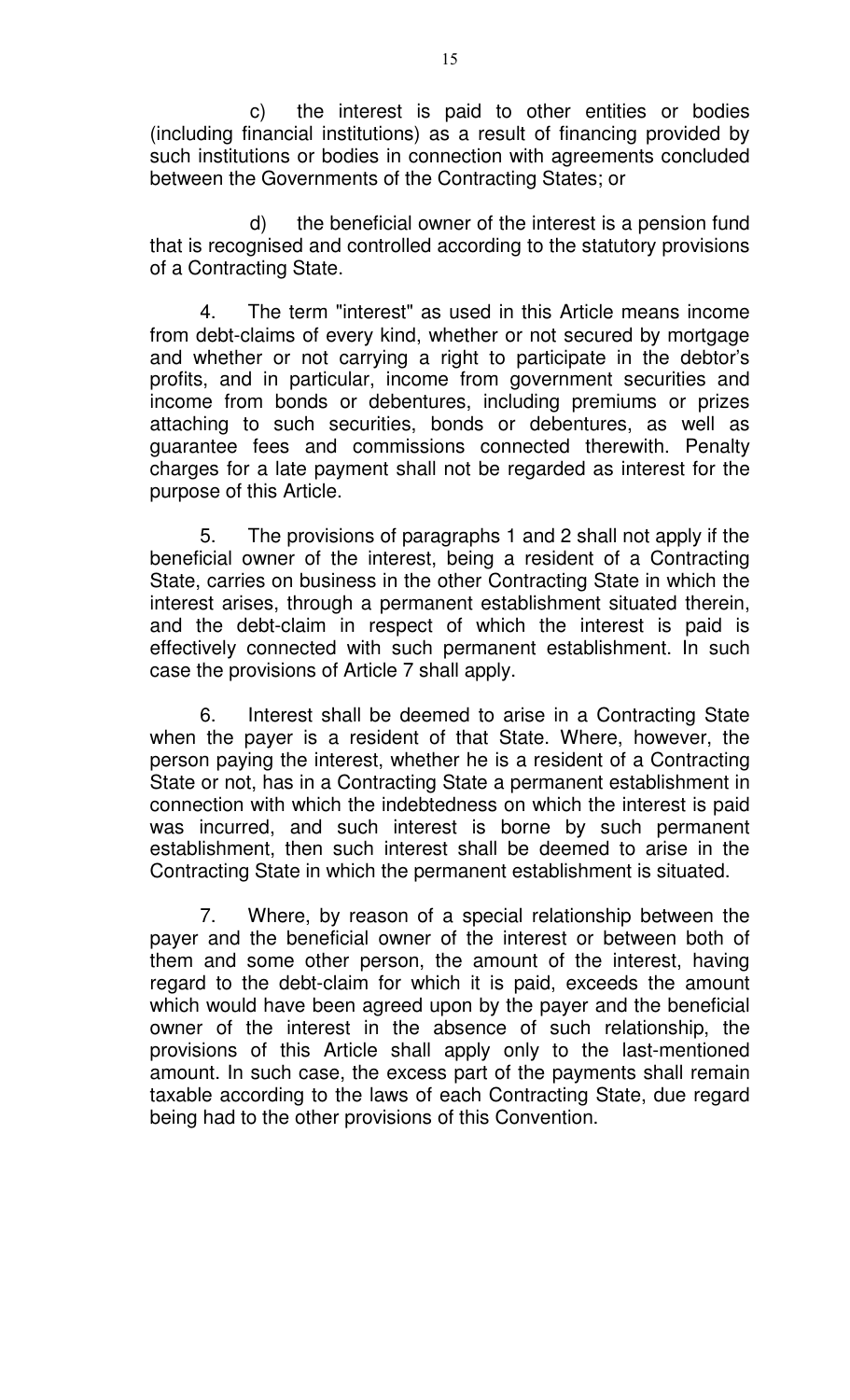#### **Article 12 Royalties**

1. Royalties arising in a Contracting State and whose beneficial owner is a resident of the other Contracting State may be taxed in that other State.

2. However, such royalties may also be taxed in the Contracting State in which they arise and according to the laws of that State, but if the beneficial owner of the royalties is a resident of the other contracting State, the tax so charged shall not exceed 5 per cent of the gross amount of the royalties. The competent authorities of the Contracting States shall by mutual agreement settle the mode of application of this limitation.

3. The term "royalties" as used in this Article means payments of any kind received as a consideration for the use of, or the right to use, any copyright of literary, artistic or scientific work including software, cinematograph films, or films or tapes and other means of image or sound reproduction, any patent, trade mark, drawings, designs or models, plans, secret formulas or processes, or for the use of, or the right to use, industrial, commercial, or scientific equipment or for information concerning industrial commercial or scientific experience.

4. The provisions of paragraphs 1 and 2 shall not apply if the beneficial owner of the royalties, being a resident of a Contracting State, carries on business in the other Contracting State in which the royalties arise, through a permanent establishment situated therein, and the right or property in respect of which the royalties are paid is effectively connected with such permanent establishment or fixed base. In such case the provisions of Article 7 shall apply.

5. Royalties shall be deemed to arise in a Contracting State when the payer is a resident of that State. Where, however, the person paying the royalties, whether he is a resident of a Contracting State or not, has in a Contracting State a permanent establishment in connection with which the liability to pay the royalties was incurred, and such royalties are borne by the permanent establishment, then such royalties shall be deemed to arise in the Contracting State in which the permanent establishment base is situated.

6. Where, by reason of a special relationship between the payer and the beneficial owner or between both of them and some other person, the amount of the royalties, having regard to the use, right or information for which they are paid, exceeds the amount which would have been agreed upon by the payer and the beneficial owner in the absence of such relationship, the provisions of this Article shall apply only to the last-mentioned amount. In such case, the excess part of the payments shall remain taxable according to the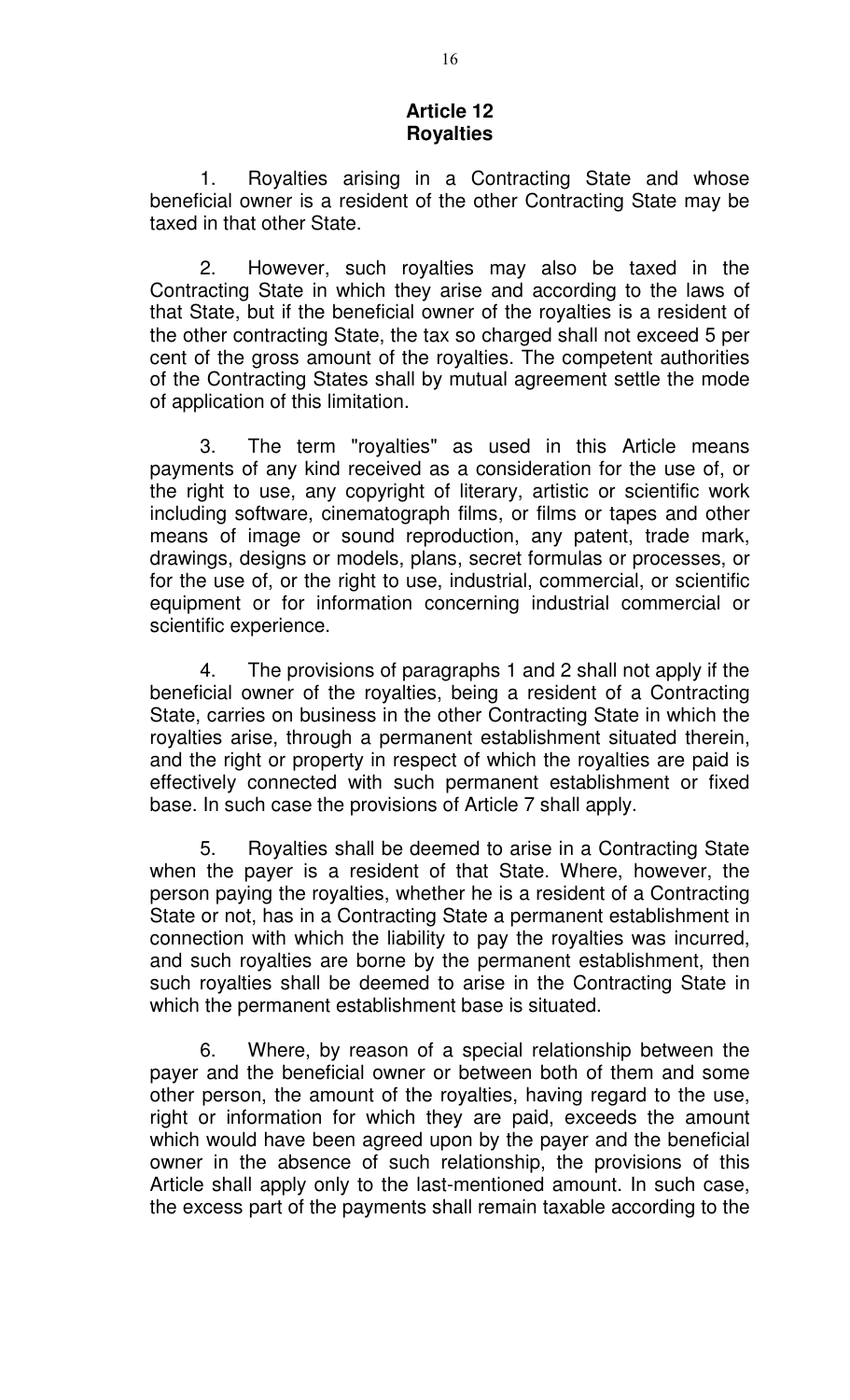laws of each Contracting State, due regard being had to the other provisions of this Convention.

### **Article 13 Capital gains**

1. Gains derived by a resident of a Contracting State from the alienation of immovable property referred to in Article 6 and situated in the other Contracting State may be taxed in that other State.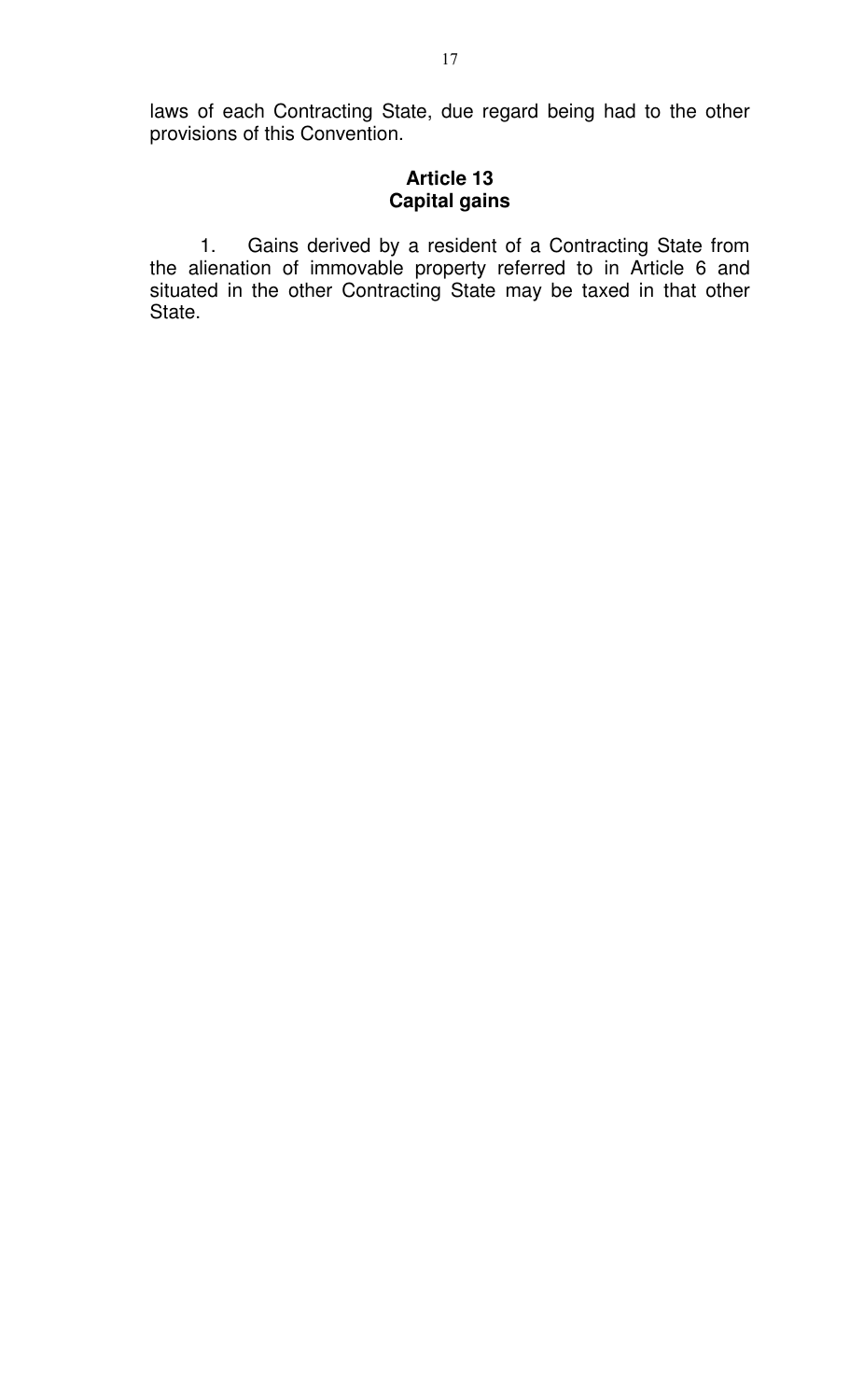2. Gains from the alienation of movable property forming part of the business property of a permanent establishment which an enterprise of a Contracting State has in the other Contracting State, including such gains from the alienation of such a permanent establishment (alone or with the whole enterprise), may be taxed in that other State.

3. Gains derived by an enterprise resident of a Contracting State from the alienation of ships or aircraft operated in international traffic or movable property pertaining to the operation of such ships or aircraft shall be taxable only in that Contracting State.

4. Gains derived by a an individual resident of a Contracting State from the alienation of shares or comparable interests in a company resident of the other Contracting State who has held more than 10 percent of the vote, value or capital stock in such company during the 12-month period prior to such alienation, may be taxed in that other State.

5. Gains derived by a resident of a Contracting State, other than an individual, from the alienation of shares or comparable interests in a company resident of the other Contracting State which has held more than 10 percent of the vote, value or capital stock in such company for a period not exceeding 24 months prior to such alienation may be taxed in that other State.

6. Gains derived by a resident of a Contracting State from the alienation of shares, other than shares which are traded on a recognised stock exchange, or other comparable interests deriving more than 90 per cent of their value directly or indirectly from immovable property situated in the other Contracting State, other than immovable property in which that company or the holders of those interests carry on their business, may be taxed in that other Contracting State. However, such gains shall be taxable only in the first-mentioned State where:

a) the resident owned less than 10 per cent of the shares or other comparable interests prior to the first alienation;

b) the gain is derived in the course of a corporate reorganisation, amalgamation, division or similar transaction; or

c) the resident is a pension fund that is recognised and controlled according to the statutory provisions of a Contracting State, provided that the gain is not derived from the carrying on of a business, directly or indirectly, by that pension fund.

7. Gains from the alienation of any property other than that referred to in paragraphs 1, 2, 3, 4, 5 and 6 shall be taxable only in the Contracting State of which the alienator is a resident.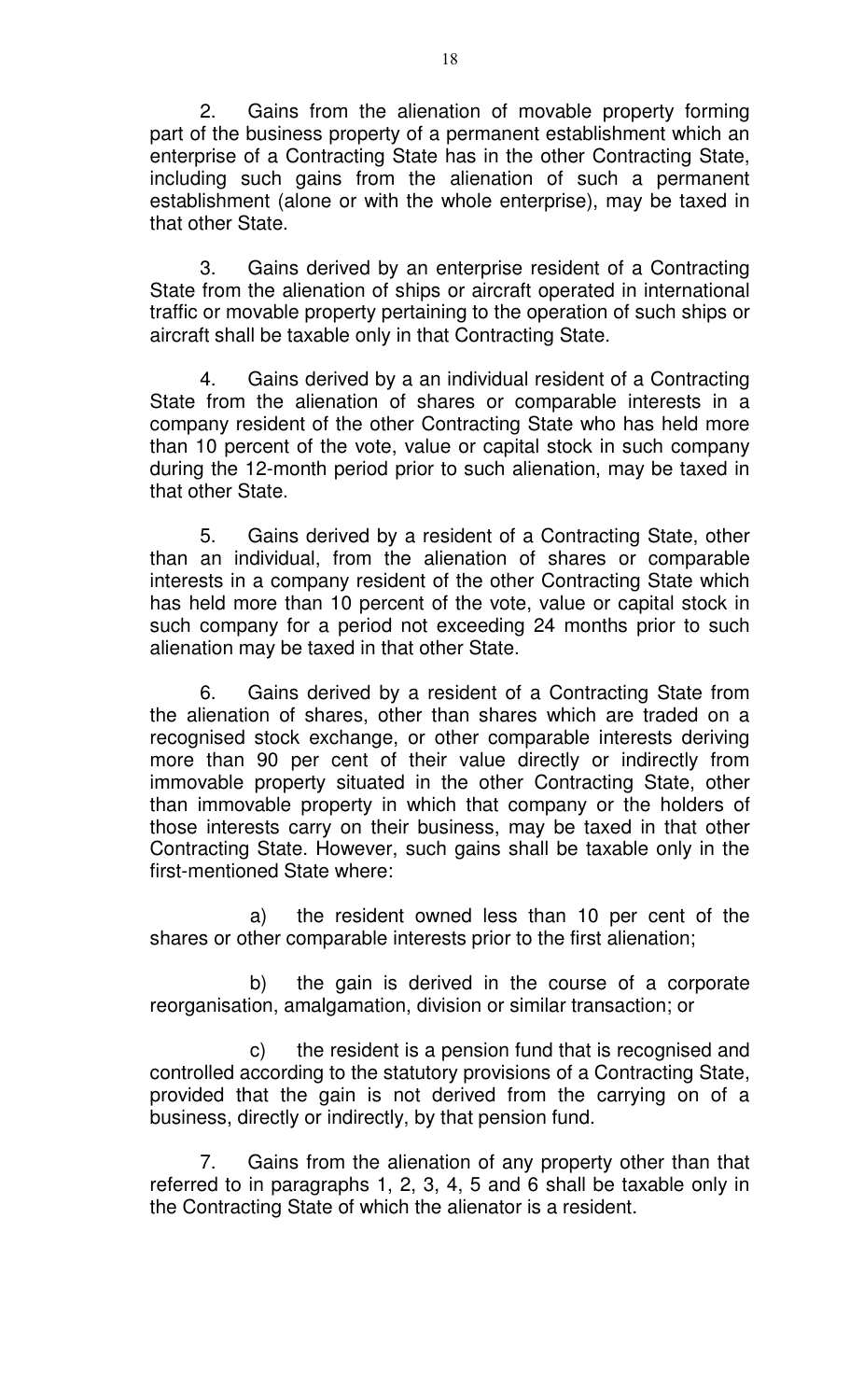## **Article 14 Income from employment**

1. Subject to the provisions of Articles 15, 17 and 18, salaries, wages and other similar remuneration derived by a resident of a Contracting State in respect of an employment shall be taxable only in that State unless the employment is exercised in the other Contracting State. If the employment is so exercised, such remuneration as is derived therefrom shall be taxed in that other State.

2. Notwithstanding the provisions of paragraph 1, remuneration derived by a resident of a Contracting State in respect of an employment exercised in the other Contracting State shall be taxable only in the first-mentioned State if:

a) the recipient is present in the other State for a period or periods not exceeding in the aggregate 183 days in any twelve month period commencing or ending in the fiscal year concerned, and

b) the remuneration is paid by, or on behalf of, an employer who is not a resident of the other State, and

c) the remuneration is not borne by a permanent establishment which the employer has in the other State.

3. Notwithstanding the preceding provisions of this Article, remuneration derived in respect of an employment exercised aboard a ship or aircraft operated in international traffic, may be taxed in the Contracting State of which the enterprise that operates the ship or aircraft is a resident.

#### **Article 15 Directors' fees**

1. Directors' fee and other similar payments, derived by a resident of a Contracting State in his capacity as a member of the board of directors of a company which is a resident of the other Contracting State, may be taxed in that other State.

2. Where a company is a resident of the Netherlands, the term "member of the board of directors" includes both a managing director ("bestuurder") and a supervisory director ("commissaris"). The terms managing and supervisory directors mean, respectively, persons who are charged with the general management of the company and persons who are charged with the supervision thereof.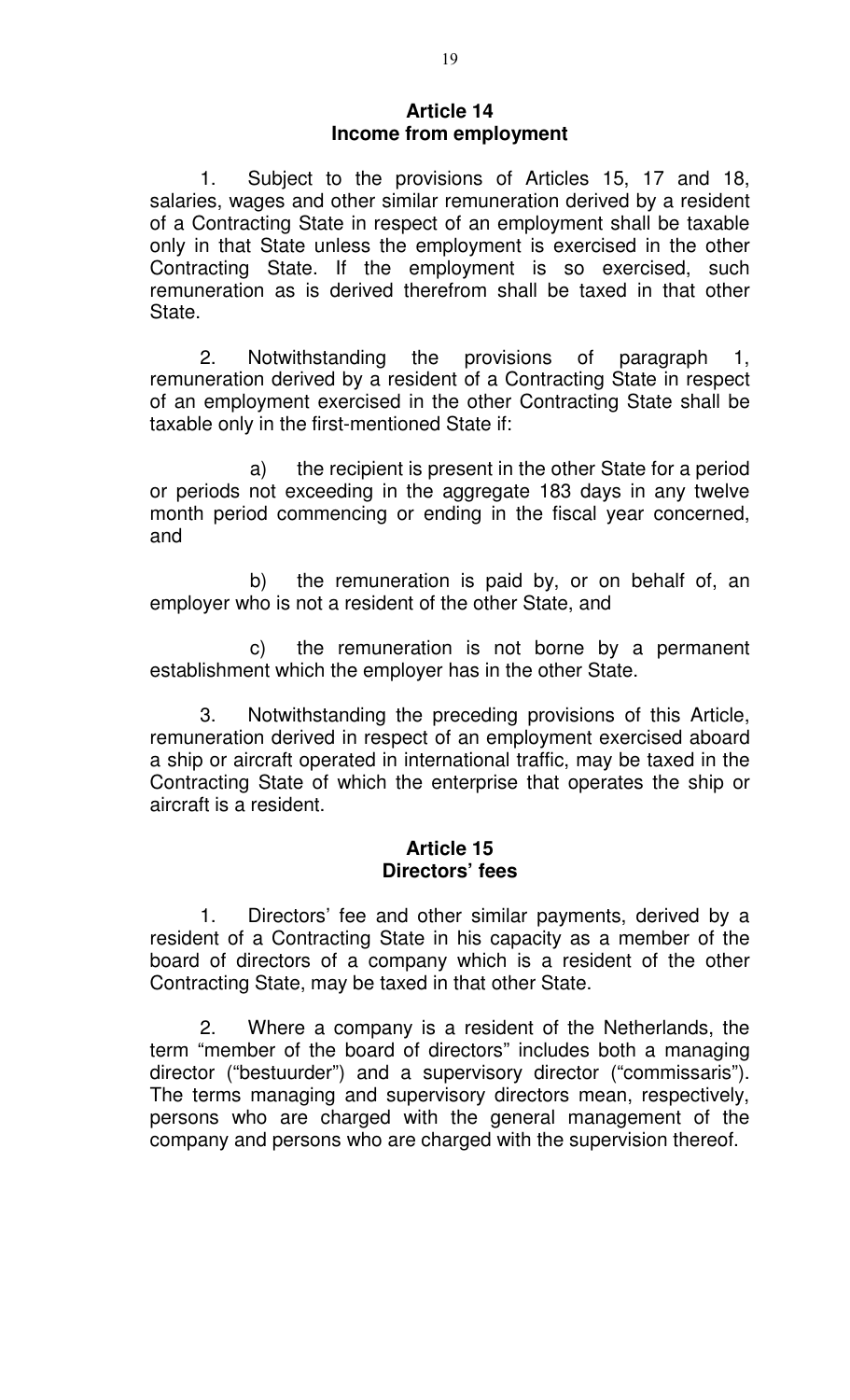### **Article 16 Entertainers and sportspersons**

1. Notwithstanding the provisions of Articles 7 and 14, income derived by a resident of a Contracting State as an entertainer, such as a theatre, motion picture, radio or television artiste, or a musician, or as a sportsperson, from his personal activities as such exercised in the other Contracting State, may be taxed in that other State.

2. Where income in respect of personal activities exercised by an entertainer or a sportsperson in his capacity as such accrues not to the entertainer or sportsperson himself but to another person, that income may, notwithstanding the provisions of Articles 7 and 14, be taxed in the Contracting State in which the activities of the entertainer or sportsperson are exercised.

3. The provisions of paragraphs 1 and 2 shall not apply to income derived by a resident of a Contracting State from activities exercised in the other Contracting State, if the visit to that other State is supported at least by 75 percent by public funds of one or both of the Contracting States or political subdivisions or local authorities thereof, or takes place under a cultural agreement between the Governments of the Contracting States. In such case, the income shall be taxable only in the Contracting State of which the entertainer or sportsperson is a resident.

#### **Article 17**

# **Pensions, annuities and social security payments**

1. Pensions, annuities and other similar remuneration, arising in a Contracting State and paid to a resident of the other Contracting State, may be taxed in the first-mentioned State. The preceding sentence shall also apply to pensions paid and other payments made under the provisions of the social security legislation of a Contracting State.

2. The term "annuity" means a stated sum payable periodically at stated times during life or during a specified or ascertainable period of time under an obligation to make payments in return for adequate and full consideration in money or money's worth.

3. The provisions of this Article shall also apply in case a lump sum payment is made in lieu of a pension, an annuity or other similar remuneration before the date on which the pension, the annuity or other similar remuneration commences.

4. A pension, an annuity or other similar remuneration shall be deemed to be derived from a Contracting State if and insofar as the contributions or payments associated with the pension, annuity or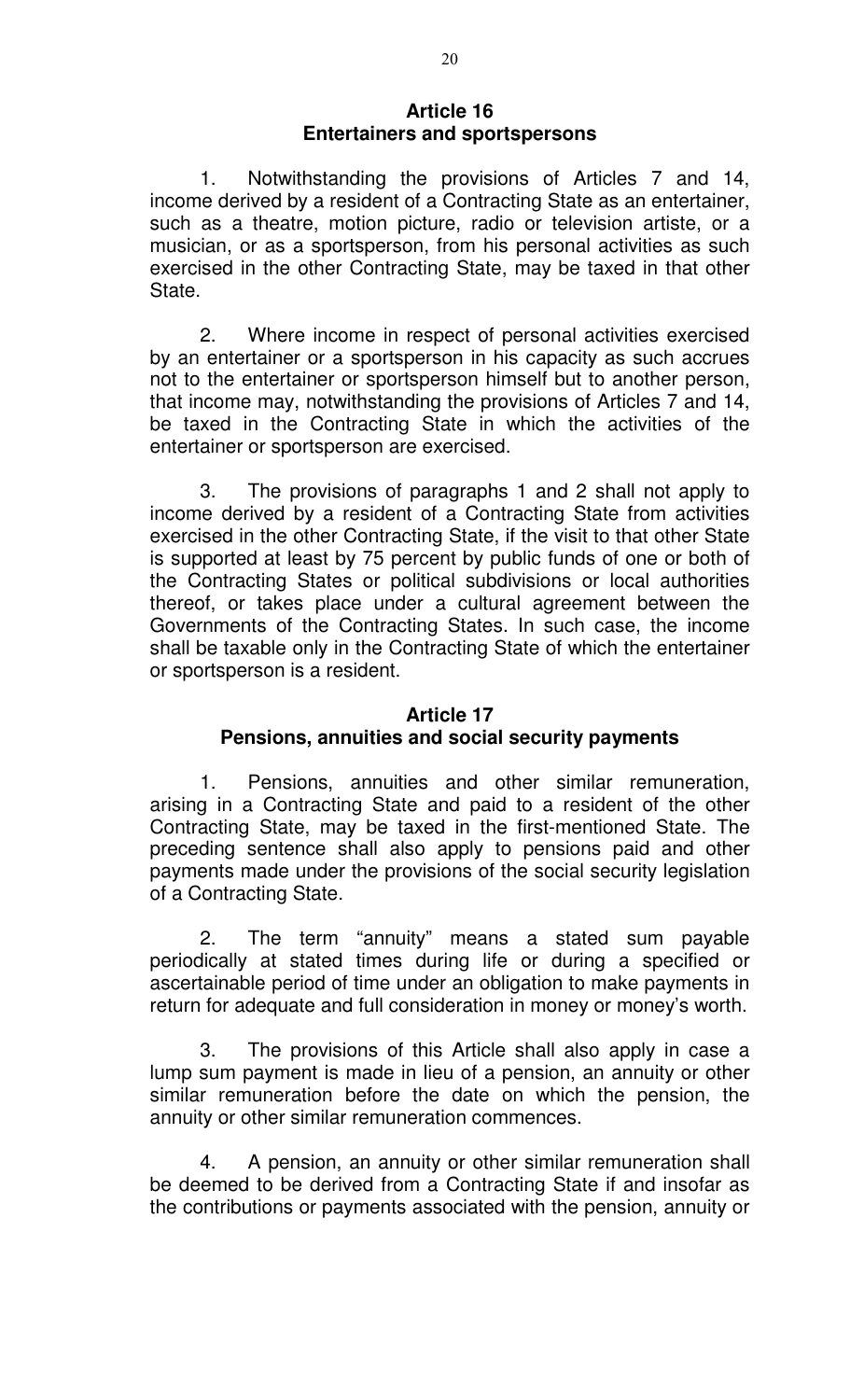similar remuneration, or the entitlements received from it qualified for tax relief in that State. The transfer of a pension from a pension fund or an insurance company in a Contracting State to a pension fund or an insurance company in another State shall not restrict in any way the taxing rights of the first-mentioned State under this Article.

### **Article 18 Government service**

1. a) Salaries, wages and other similar remuneration paid by a Contracting State or a political subdivision, or a local authority thereof, to an individual in respect of services rendered to that State or political subdivision or local authority shall be taxable only in that State.

b) However, such salaries, wages and other similar remuneration shall be taxable only in the other Contracting State if the services are rendered in that State and the individual is a resident of that State who:

(i) is a national of that State; or

(ii) did not become a resident of that State solely for the purpose of rendering the services.

2. The provisions of articles 14, 15, 16 and 17 shall apply to salaries, wages, and other similar remuneration in respect of services rendered in connection with a business carried on by a Contracting State or a political subdivision or a local authority thereof.

# **Article 19 Students**

Payments which a student or business apprentice, who is or was immediately before visiting a Contracting State a resident of the other Contracting State and who is present in the first-mentioned State solely for the purpose of his education or training receives for the purpose of his maintenance, education or training shall not be taxed in that State, provided that such payments arise from sources outside that State.

#### **Article 20 Other income**

1. Items of income beneficially owned by a resident of a Contracting State, wherever arising, not dealt with in the foregoing Articles of this Convention shall be taxable only in that State.

2. The provisions of paragraph 1 shall not apply to income, other than income from immovable property as defined in paragraph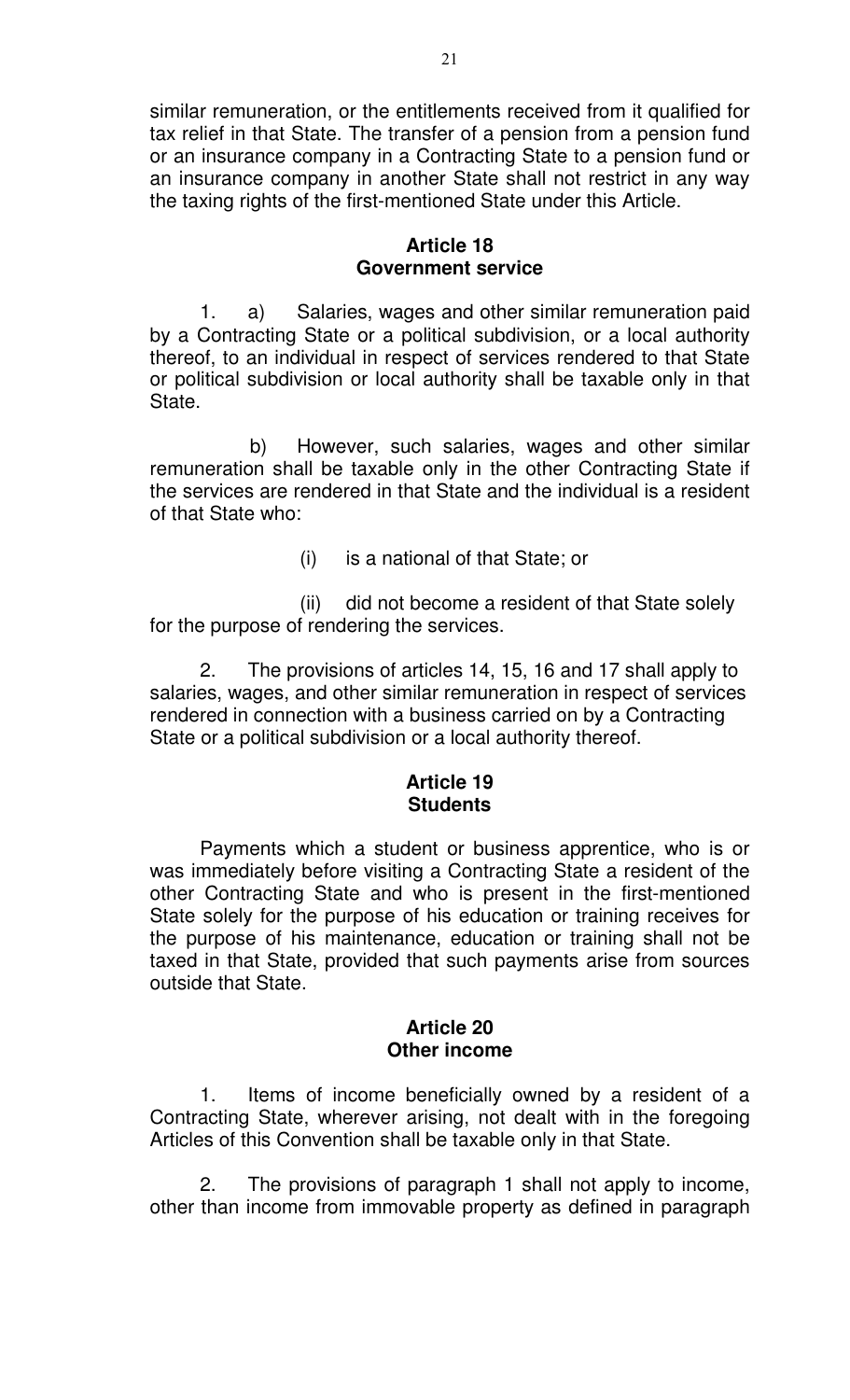2 of Article 6, if the recipient of such income, being a resident of a Contracting State, carries on business in the other Contracting State through a permanent establishment situated therein and the right or property in respect of which the income is paid is effectively connected with such permanent establishment. In such case the provisions of Article 7 shall apply.

3. Where, by reason of a special relationship between the persons who have carried on activities from which income referred to in paragraph 1 are derived, the payment for such activities exceeds the amount which would have been agreed upon by independent persons, the provisions of paragraph 1 shall apply only to the last mentioned amount. In such case, the excess part of the payment shall remain taxable according to the law of each Contracting State, due regard being had to the other provisions of the Convention.

4. Notwithstanding the provisions of paragraphs 1 and 2, items of income derived by a resident of a Contracting State not dealt with in the foregoing articles of this Convention and arising in the other Contracting State may also be taxed in that other State.

## **Chapter IV Methods for elimination of double taxation**

## **Article 21 Elimination of double taxation**

1. In the Netherlands, double taxation shall be eliminated as follows:

a) The Netherlands, when imposing tax on its residents, may include in the basis upon which such taxes are imposed the items of income which, according to the provisions of this Convention, may be taxed in Panama.

b) However, where a resident of the Netherlands derives items of income which according to paragraphs 1, 3, 4 and 5 of Article 6, paragraph 1 of Article 7, paragraph 9 of Article 10, paragraph 5 of Article 11, paragraph 4 of Article 12, paragraphs 1 and 2 of Article 13, paragraph 1 and 3 of Article 14, paragraph 1 of Article 17, paragraph 1 (subparagraph a) of Article 18 and paragraph 2 of Article 20 of this Convention may be taxed in Panama and are included in the basis referred to in subparagraph a), the Netherlands shall exempt such items of income by allowing a reduction of its tax. This reduction shall be computed in conformity with the provisions of the Netherlands law for the avoidance of double taxation. For that purpose the said items of income shall be deemed to be included in the amount of the items of income which are exempt from Netherlands tax under those provisions.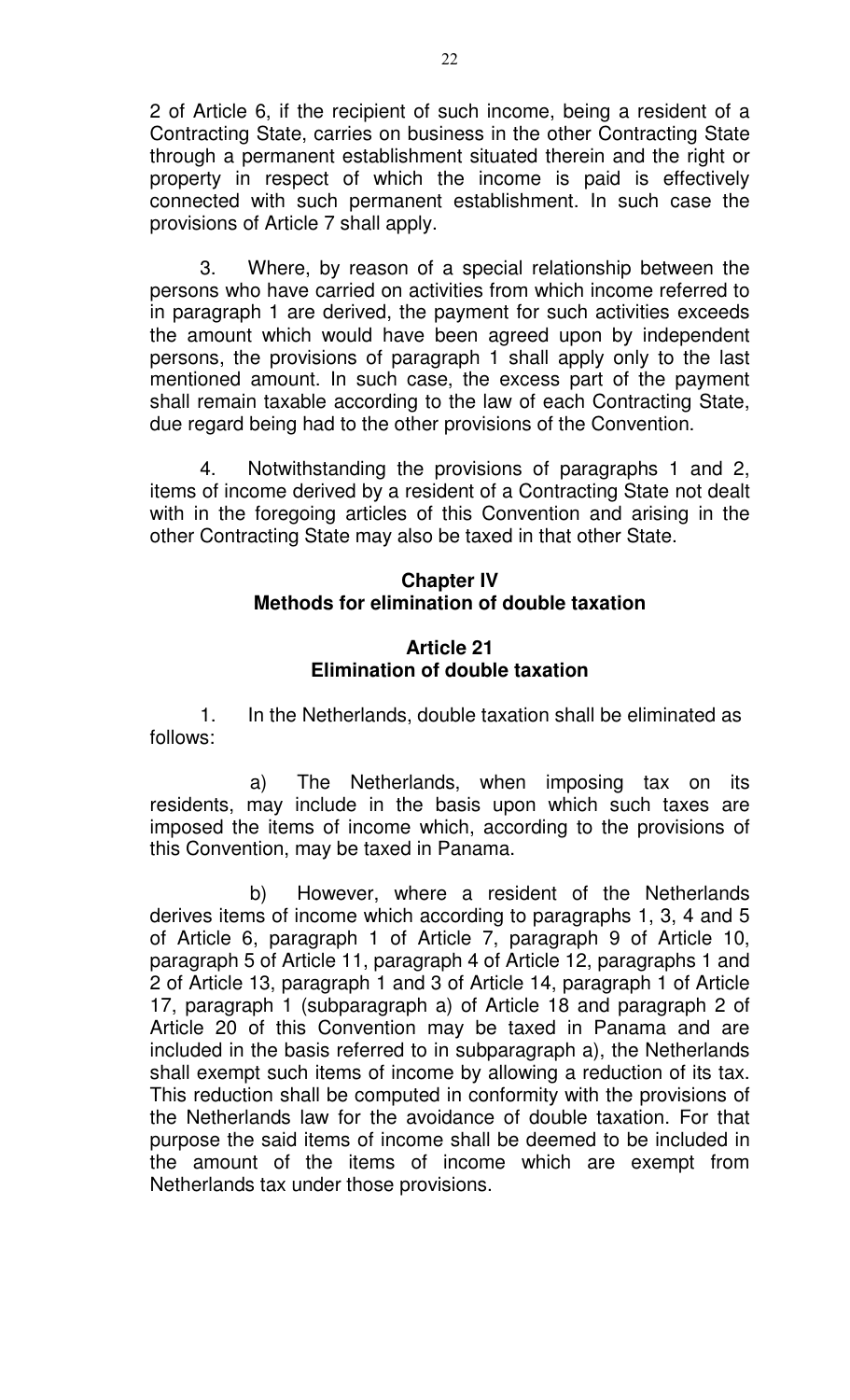c) Further, the Netherlands shall allow a reduction from the Netherlands tax so computed for the items of income which according to paragraphs 2 and 11 of Article 10, paragraph 4, 5, 6 and 7 of Article 13, paragraph 1 of Article 15, paragraphs 1 and 2 of Article 16, paragraph 3 of Article 17 and paragraph 4 of Article 20 of this Convention may be taxed in Panama to the extent that these items are included in the basis referred to in paragraph 1. The amount of this reduction shall be equal to the tax paid in Panama on these items of income, but shall, in case the provisions of the Netherlands law for the avoidance of double taxation provide so, not exceed the amount of the reduction which would be allowed if the items of income so included were the sole items of income for which the Netherlands gives a reduction under the provisions of the Netherlands law for the avoidance of double taxation.

This subparagraph shall not restrict allowance now or hereafter accorded by the provisions of the Netherlands law for the avoidance of double taxation, but only as far as the calculation of the amount of the reduction of Netherlands tax is concerned with respect to the aggregation of income from more than one country and the carry forward of the tax paid in Panama on the said items of income to subsequent years.

d) Notwithstanding the provisions of subparagraph b), the Netherlands shall allow a reduction from the Netherlands tax for the tax paid in Panama on items of income which according to paragraph 1 of Article 7, paragraph 9 of Article 10, paragraph 5 of Article 11, paragraph 4 of Article 12 and paragraph 2 of Article 20 of this Convention may be taxed in Panama to the extent that these items are included in the basis referred to in subparagraph a), insofar as the Netherlands under the provisions of the Netherlands law for the avoidance of double taxation allows a reduction from the Netherlands tax of the tax levied in another country on such items of income. For the computation of this reduction the provisions of subparagraph c) of this Article shall apply accordingly.

2. In Panama, double taxation shall be eliminated as follows:

a) Where a resident of Panama derives income which, in accordance with the provisions of this Convention, may be taxed in the Netherlands, Panama will exempt such income from taxes.

b) Where in accordance with any provision of the Convention income derived by a resident of Panama is exempt from tax in Panama, Panama may nevertheless, in calculating the amount of tax on the remaining income or capital of such resident, take into account the exempted income.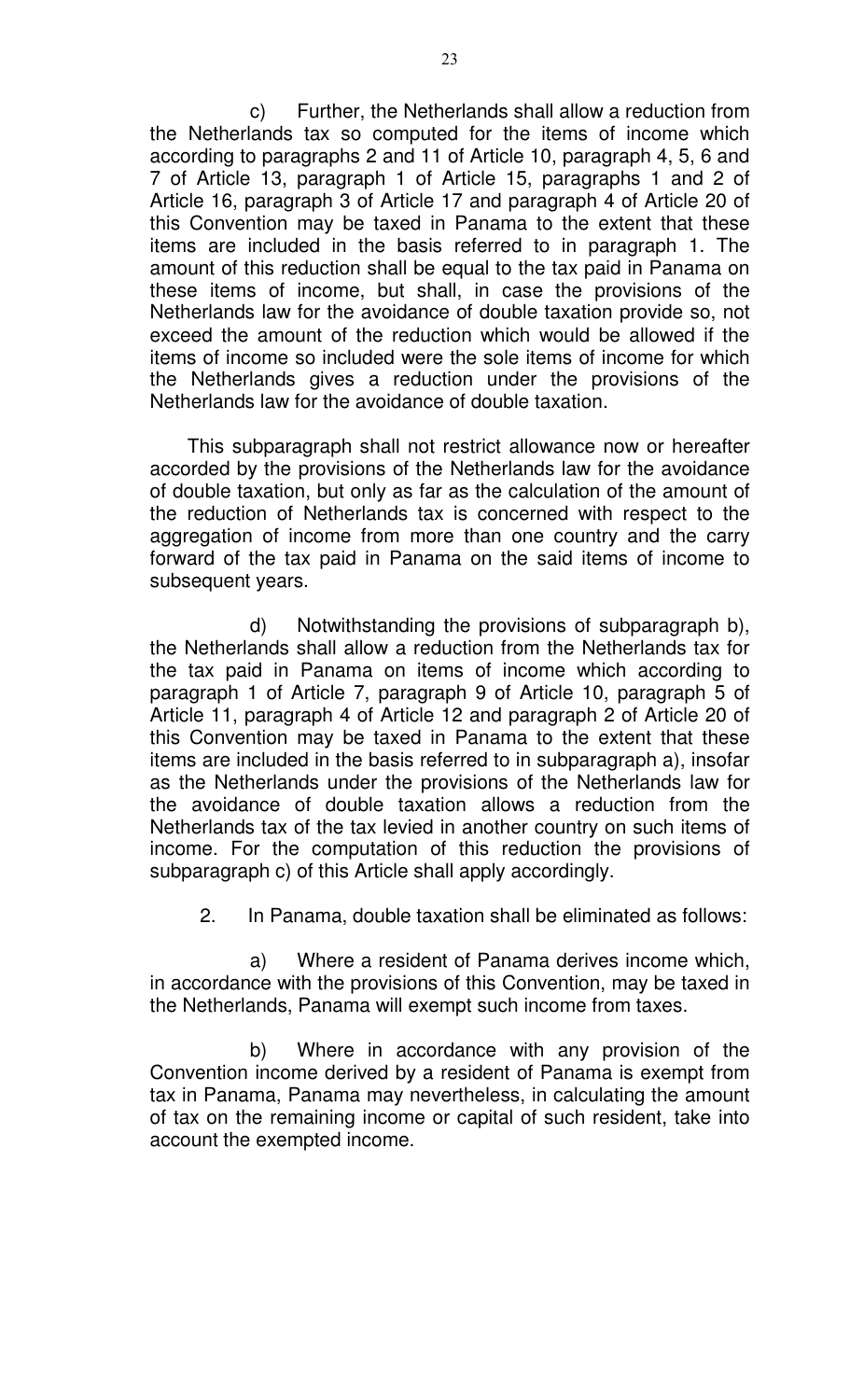## **Article 22 Non discrimination**

1. Nationals of a Contracting State shall not be subjected in the other Contracting State to any taxation or any requirement connected therewith, which is other or more burdensome than the taxation and connected requirements to which nationals of that other State in the same circumstances, in particular with respect to residence, are or may be subjected. This provision shall, notwithstanding the provisions of Article 1, also apply to persons who are not residents of one or both of the Contracting States.

2. Stateless persons who are residents of a Contracting State shall not be subjected in either Contracting State to any taxation or any requirement connected therewith, which is other or more burdensome than the taxation and connected requirements to which nationals of the State concerned in the same circumstances, in particular with respect to residence, are or may be subjected.

3. The taxation on a permanent establishment which an enterprise of a Contracting State has in the other Contracting State shall not be less favourably levied in that other State than the taxation levied on enterprises of that other State carrying on the same activities. This provision shall not be construed as obliging a Contracting State to grant to residents of the other Contracting State any personal allowances, reliefs and reductions for taxation purposes on account of civil status or family responsibilities which it grants to its own residents.

4. Except where the provisions of paragraph 1 of Article 9, paragraph 7 of Article 11, paragraph 6 of Article 12, or paragraph 3 of article 20 apply, interest, royalties and other disbursements paid by an enterprise of a Contracting State to a resident of the other Contracting State shall, for the purpose of determining the taxable profits of such enterprise, be deductible under the same conditions as if they had been paid to a resident of the first-mentioned State.

5. Enterprises of a Contracting State, the capital of which is wholly or partly owned or controlled, directly or indirectly, by one or more residents of the other Contracting State, shall not be subjected in the first-mentioned State to any taxation or any requirement connected therewith which is other or more burdensome than the taxation and connected requirements to which other similar enterprises of the first-mentioned State are or may be subjected.

6. Contributions paid by, or on behalf of, an individual who exercises employment or self-employment a Contracting State to a pension plan that is recognised for tax purposes in the other Contracting State shall be treated in the same way for tax purposes in the first-mentioned State as a contribution paid to a pension scheme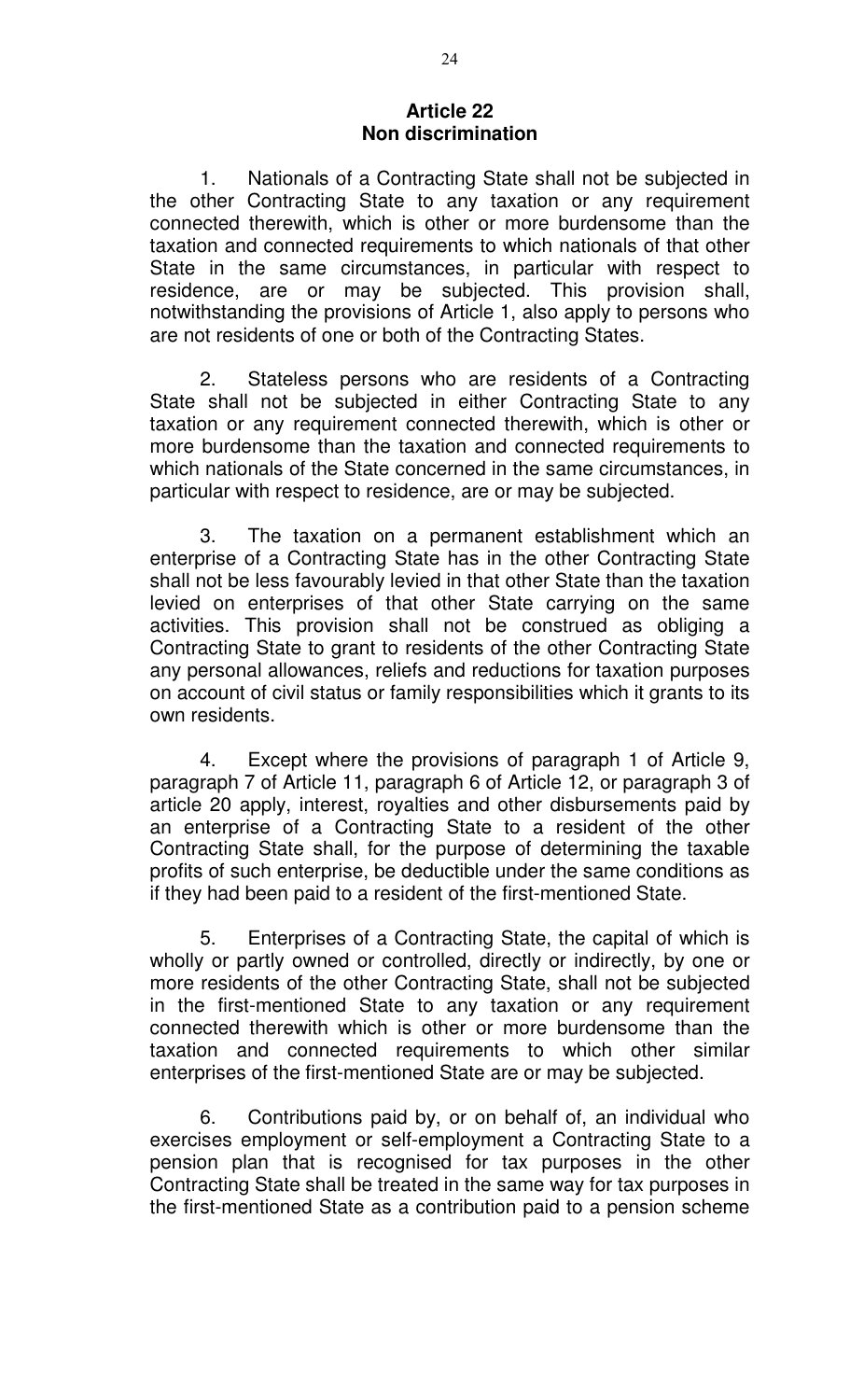that is recognised for tax purposes in that first-mentioned State, provided that

a) such individual was contributing to such pension scheme before he became a resident of the first-mentioned State; and

b) the competent authority of the first-mentioned State agrees that the pension scheme generally corresponds to a pension plan recognised for tax purposes by that State.

For the purpose of this paragraph, "pension scheme" includes a pension scheme created under a public social security system.

7. The provisions of this Article shall, notwithstanding the provisions of Article 2, apply to taxes of every kind and description.

## **Article 23 Mutual agreement procedure**

1. Where a person considers that the actions of one or both of the Contracting States result or will result for him in taxation not in accordance with the provisions of this Convention, he may, irrespective of the remedies provided by the domestic law of those States, present his case to the competent authority of the Contracting State of which he is a resident or, if his case comes under paragraph 1 of Article 22, to that of the Contracting State of which he is a national. The case must be presented within three years from the first notification of the action resulting in taxation not in accordance with the provisions of the Convention.

2. The competent authority shall endeavour, if the objection appears to it to be justified and if it is not itself able to arrive at a satisfactory solution, to resolve the case by mutual agreement with the competent authority of the other Contracting State, with a view to the avoidance of taxation which is not in accordance with the Convention. Any agreement reached shall be implemented notwithstanding the statute of limitations or any other time limit in the domestic law of the Contracting States.

3. The competent authorities of the Contracting States shall endeavour to resolve by mutual agreement any difficulties or doubts arising as to the interpretation or application of the Convention. They may also consult together for the elimination of double taxation in cases not provided for in the Convention.

4. The competent authorities of the Contracting States may communicate with each other directly, including through a joint commission consisting of themselves or their representatives, for the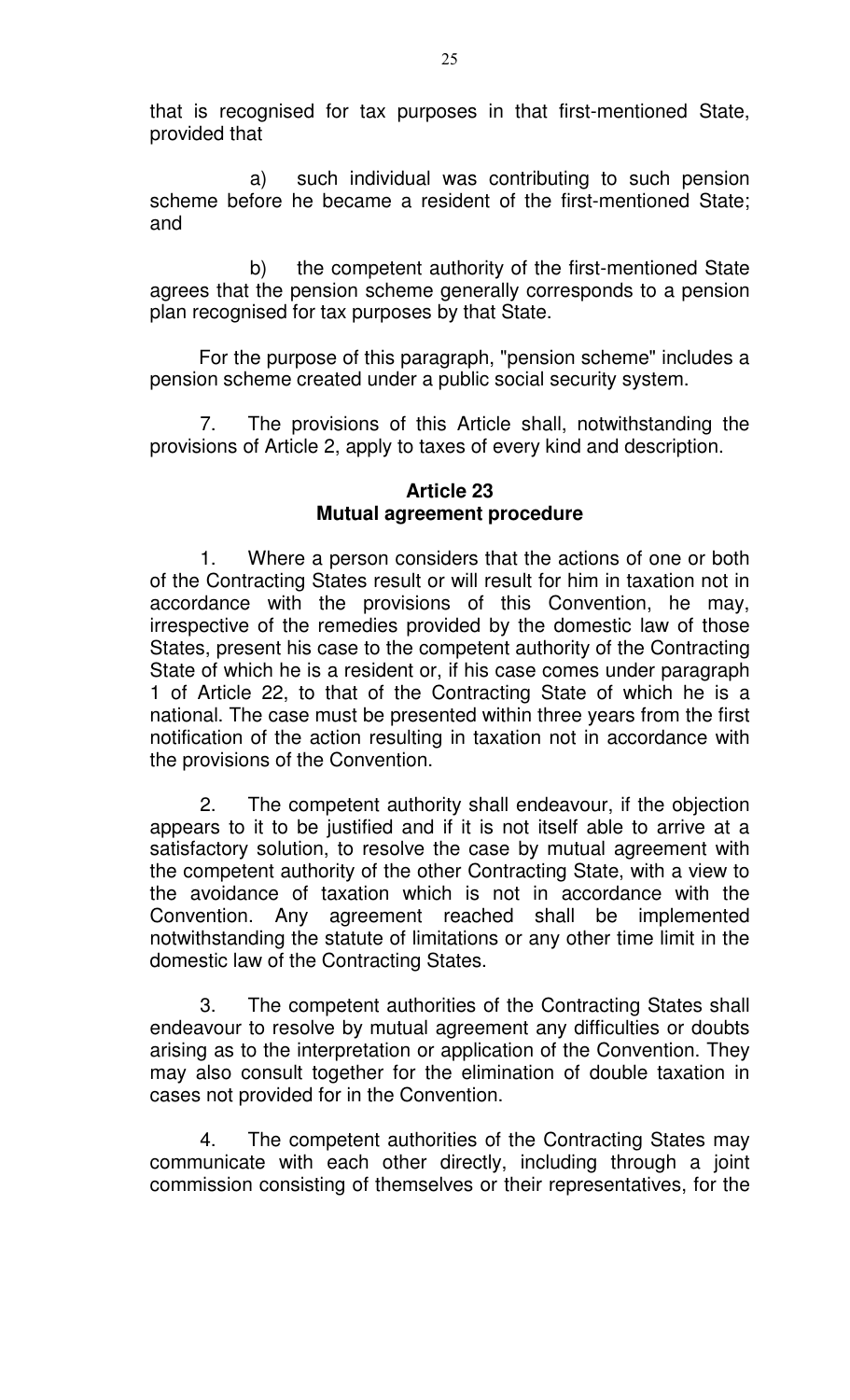purpose of reaching an agreement in the sense of the preceding paragraphs.

5. The competent authorities may also agree on other forms of resolution when a mutual agreement can not be reached.

## **Article 24 Exchange of information**

1. The competent authorities of the Contracting States shall exchange such information as is foreseeably relevant for carrying out the provisions of this Convention or to the administration or enforcement of the domestic laws concerning taxes of every kind and description imposed on behalf of the Contracting States, or of their political subdivisions or local authorities, insofar as the taxation thereunder is not contrary to the Convention. The exchange of information is not restricted by Articles 1 and 2.

2. Any information received under paragraph 1 by a Contracting State shall be treated as secret in the same manner as information obtained under the domestic laws of that State and shall be disclosed only to persons or authorities (including courts and administrative bodies) concerned with the assessment or collection of, the enforcement or prosecution in respect of, the determination of appeals in relation to the taxes referred to in paragraph 1, or the oversight of the above. Such persons or authorities shall use the information only for such purposes. They may disclose the information in public court proceedings or in judicial decisions.

3. In no case shall the provisions of paragraphs 1 and 2 be construed so as to impose on a Contracting State the obligation:

a) to carry out administrative measures at variance with the laws and administrative practice of that or of the other Contracting State;

b) to supply information which is not obtainable under the laws or in the normal course of the administration of that or of the other Contracting State;

c) to supply information which would disclose any trade, business, industrial, commercial or professional secret or trade process, or information the disclosure of which would be contrary to public policy (ordre public).

4. If information is requested by a Contracting State in accordance with this Article, the other Contracting State shall use its information gathering measures to obtain the requested information, even though that other State may not need such information for its own tax purposes. The obligation contained in the preceding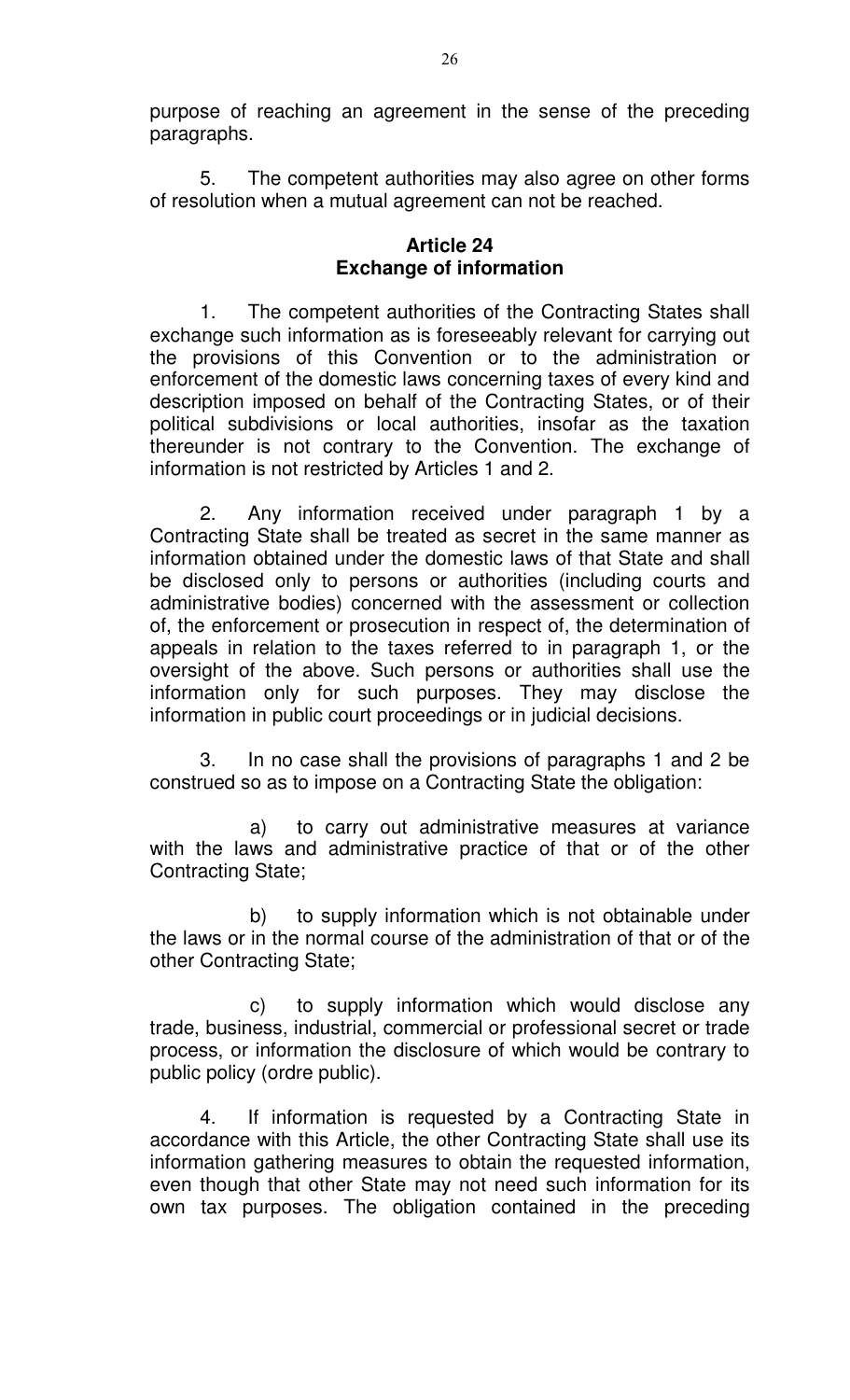sentence is subject to the limitations of paragraph 3 but in no case shall such limitations be construed to permit a Contracting State to decline to supply information solely because it has no domestic interest in such information.

5. In no case shall the provisions of paragraph 3 be construed to permit a Contracting State to decline to supply information solely because the information is held by a bank, other financial institutions, nominee or person acting in an agency or a fiduciary capacity or because it relates to ownership interests in a person.

#### **Article 25 Members of diplomatic missions and consular posts**

1. Nothing in this Convention shall affect the fiscal privileges of members of diplomatic missions or consular posts under the general rules of International Law or under the provisions of special agreements.

2. For the purposes of the Convention, an individual who is a member of a diplomatic mission or consular post of a Contracting State in the other Contracting State or in a third State and who is a national of the sending State shall be deemed to be a resident of the sending State if he is subjected therein to the same obligations in respect of taxes on income as are residents of that State.

3. The Convention shall not apply to international organisations, organs and officials thereof and members of a diplomatic mission or consular post of a third State, being present in a Contracting State, if they are not subjected therein to the same obligations in respect of taxes on income as are residents of that State.

#### **Article 26 Territorial extension**

1. This Convention may be extended, either in its entirety or with any necessary modifications, to parts of the Kingdom of the Netherlands which are not situated in Europe, if the parts concerned impose taxes substantially similar in character to those to which the Convention applies. Any such extension shall take effect from such date and shall be subject to such modifications and conditions, including conditions as to termination, as may be specified and agreed in notes to be exchanged through diplomatic channels.

2. Unless otherwise agreed the termination of the Convention shall not also terminate any extension of the Convention to any country to which it has been extended under this Article.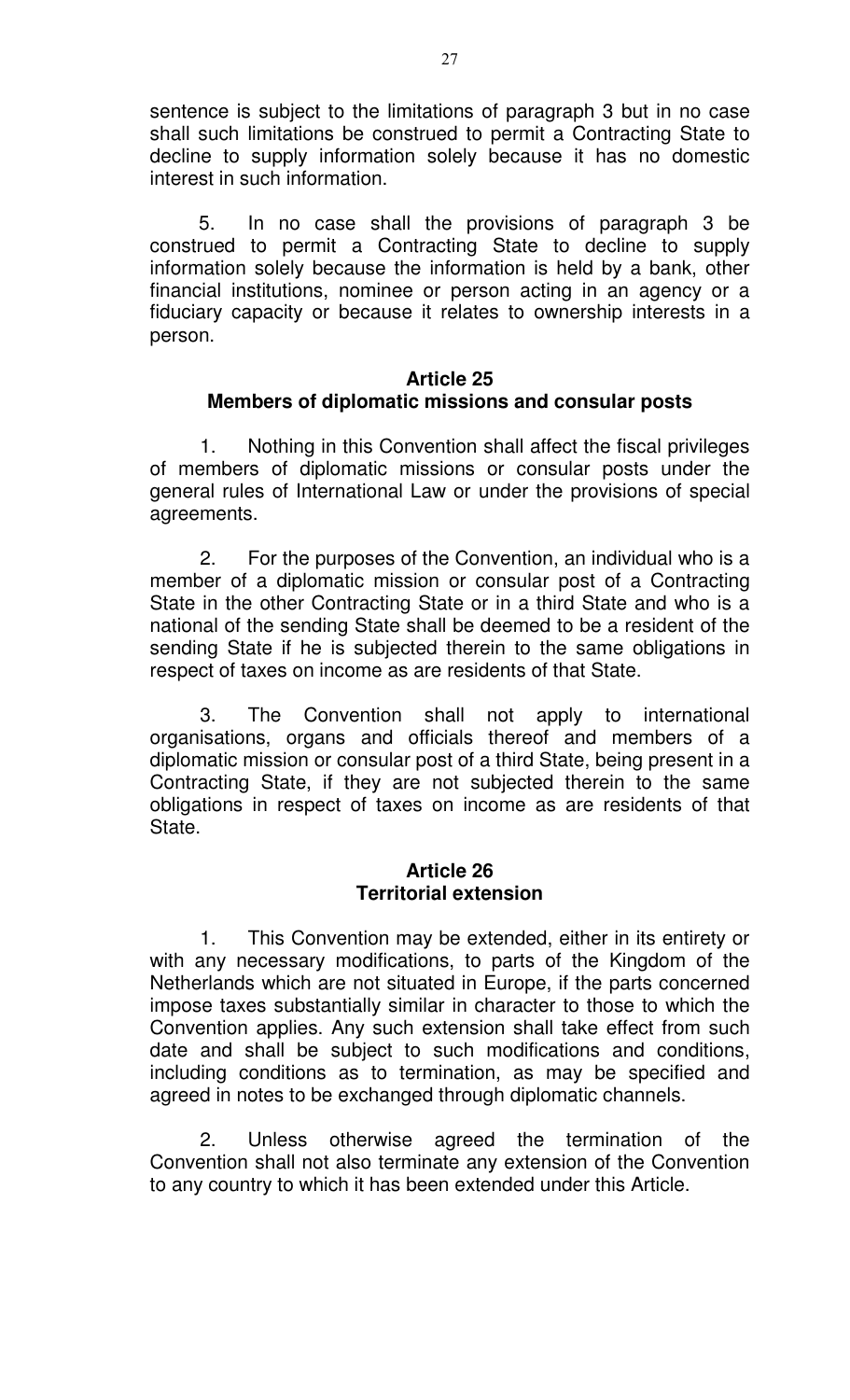3. This Article shall not prevent Panama from, alternatively, entering into a Convention with respect to parts of the Kingdom of the Netherlands (such as Aruba, Curacao, Sint Maarten, Saba, Bonaire, and Sint Eustatius) other than the Netherlands.

#### **Article 27 Measures to counter improper use of the Convention**

Nothing in this Convention shall prejudice the right of each Contracting Party to apply any of its domestic laws and measures for preventing, discouraging, avoiding or counteracting the effect of any transaction, arrangement or practice which has the purpose or effect of improperly conferring a tax benefit to any person. The Contracting States shall designate by mutual agreement the domestic laws and measures concerned.

#### **Chapter VI Final provisions**

# **Article 28 Entry into force**

1. The Contracting States shall notify each other in writing of the completion of the internal procedures required in each Contracting State for the entry into force of this Convention.

2. The Convention shall enter into force on the first day of the second month after the date of receipt of the later of the notifications referred to in paragraph 1, and its provisions shall have effect:

a) with respect to withholding taxes, on income derived on or after January 1st of the calendar year following the year in which this Convention enters into force;

b) with respect to income taxes and other taxes (other than withholding taxes), for any tax year beginning on or after January 1st of the calendar year following the year in which this Convention enters into force;

c) with respect to the exchange of information:

i) on criminal tax matters on the date of entry into force, but in respect of taxable periods beginning on or after the 1<sup>st</sup> of January of the year before the entry into force of the Convention;

ii) on other tax matters on the date of entry into force in respect of taxable periods beginning on or after the  $1<sup>st</sup>$  of January after the entry into force of the Convention.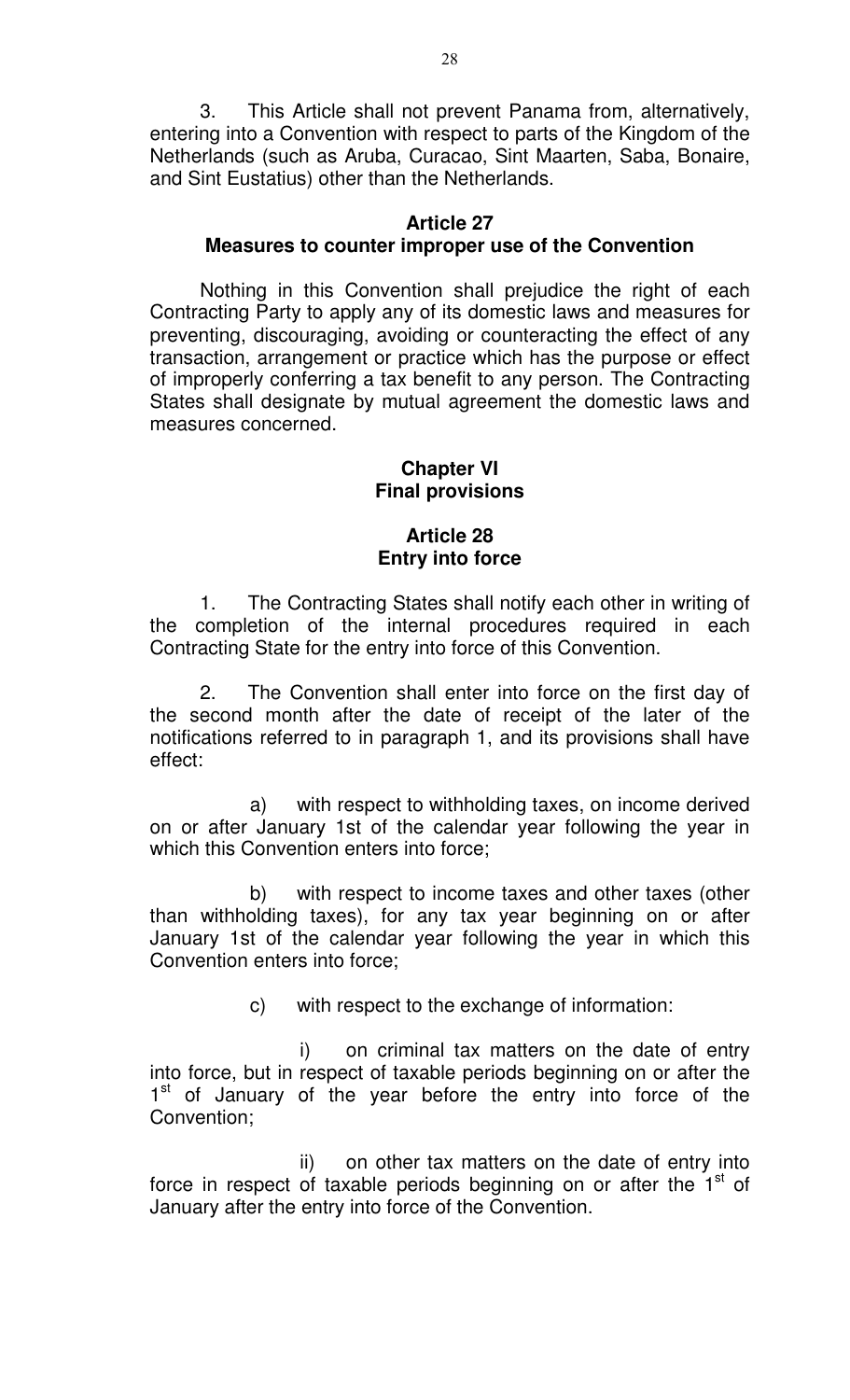#### **Article 29 Termination**

This Convention shall remain in force until terminated by a Contracting State. Either Contracting State may terminate the Convention, through diplomatic channels, by giving written notice of termination at least six months before the end of any calendar year beginning on or after the expiration of a period of five years from the date of its entry into force. In such event, the Convention shall cease to have effect for taxable years and periods beginning after the end of the calendar year in which the notice of termination has been given.

**IN WITNESS WHEREOF** the undersigned, duly authorised thereto, have signed this Convention.

**DONE** at The Hague this 6th day of October of 2010, in duplicate, in the Spanish, Netherlands and English languages, the three texts being equally authentic. In case there is any divergence of interpretation between any of these texts, the English text shall prevail.

**FOR THE REPUBLIC OF PANAMA (SIGNED) JUAN CARLOS VARELA R. Vice President of the Republic and Minister of Foreign Affairs** **FOR THE KINGDOM OF THE NETHERLANDS (SIGNED) JAN-KEES DE JAGER Minister of Finance**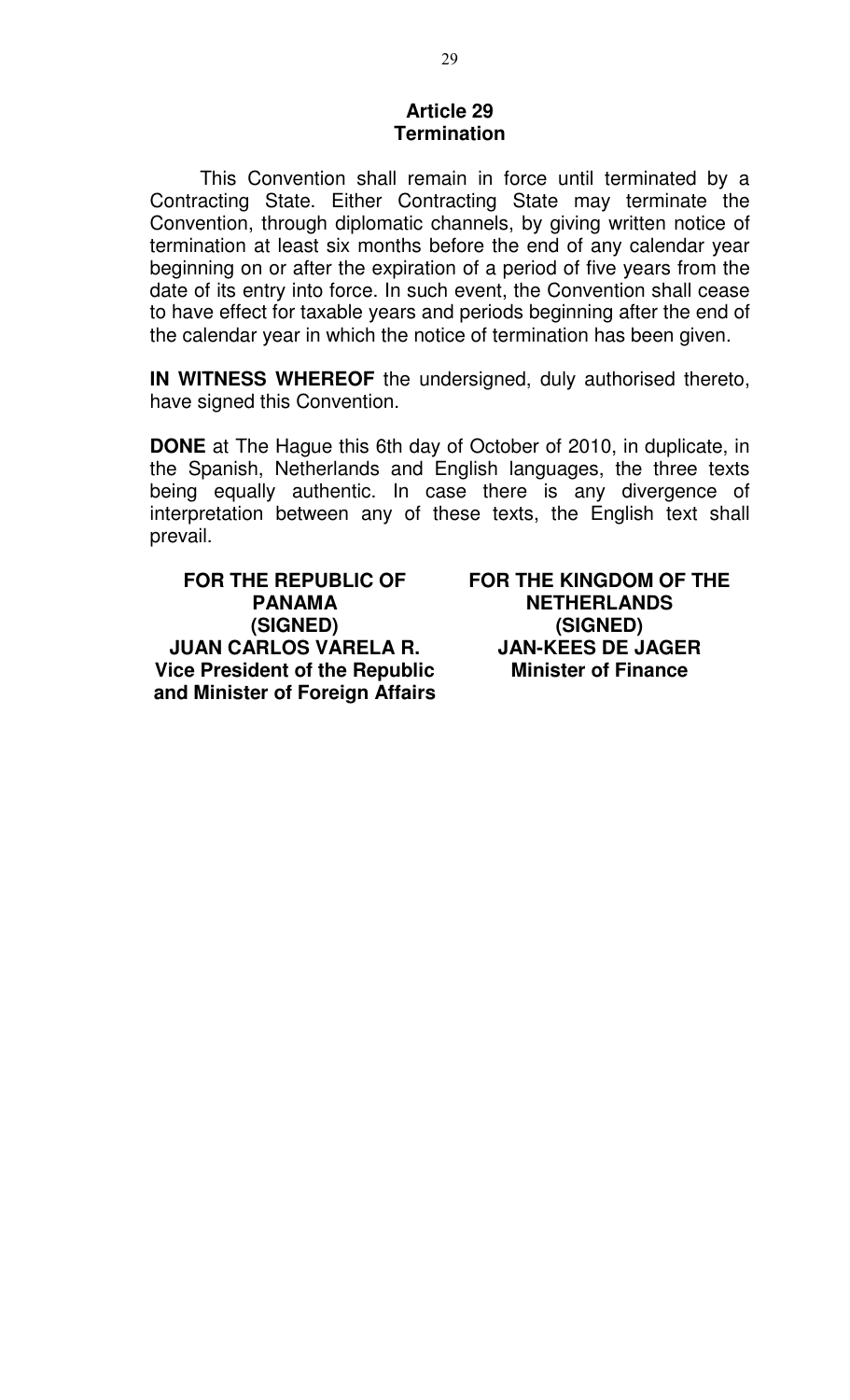## **PROTOCOL TO THE CONVENTION BETWEEN THE REPUBLIC OF PANAMA AND THE KINGDOM OF THE NETHERLANDS FOR THE AVOIDANCE OF DOUBLE TAXATION AND THE PREVENTION OF FISCAL EVASION WITH RESPECT TO TAXES ON INCOME**

At the moment of signing the Convention for the avoidance of double taxation and the prevention of fiscal evasion with respect to taxes on income, this day concluded between the Kingdom of the Netherlands and Panama, the undersigned have agreed that the following provisions shall form an integral part of the Convention.

## I. Ad Article 1

Notwithstanding Article 1, the competent authorities of the Contracting States shall by mutual agreement decide to which extent a resident of one of the Contracting States that is subject to a special regime shall not be entitled to the benefits of this Convention.

## II. Ad Article 3, paragraphs 1 and 2

In case a company is treated as a body corporate for tax purposes is liable as such to tax in a Contracting State, but the income of that company is taxed as income of the participants or owners in that entity (in proportion to their participation) in the other Contracting State, the competent authorities shall take such measures to prevent double taxation or double exemption. To this end, the competent authorities may agree to determine that each participant or owner may credit the tax levied on the income at the company level, as well as to agree on the possibility of abandoning taxation on the distribution of profits out of such company to its participants or owners.

#### III. Ad Article 3, paragraph 2 and Article 23

It is understood that, if the competent authorities of the Contracting States have, by mutual agreement, reached a solution within the context of the Convention for cases in which:

- a) application of paragraph 2 of Article 3 with respect to the interpretation of a term not defined in the Convention; or
- b) differences in qualification (for example of an element of income or of a person)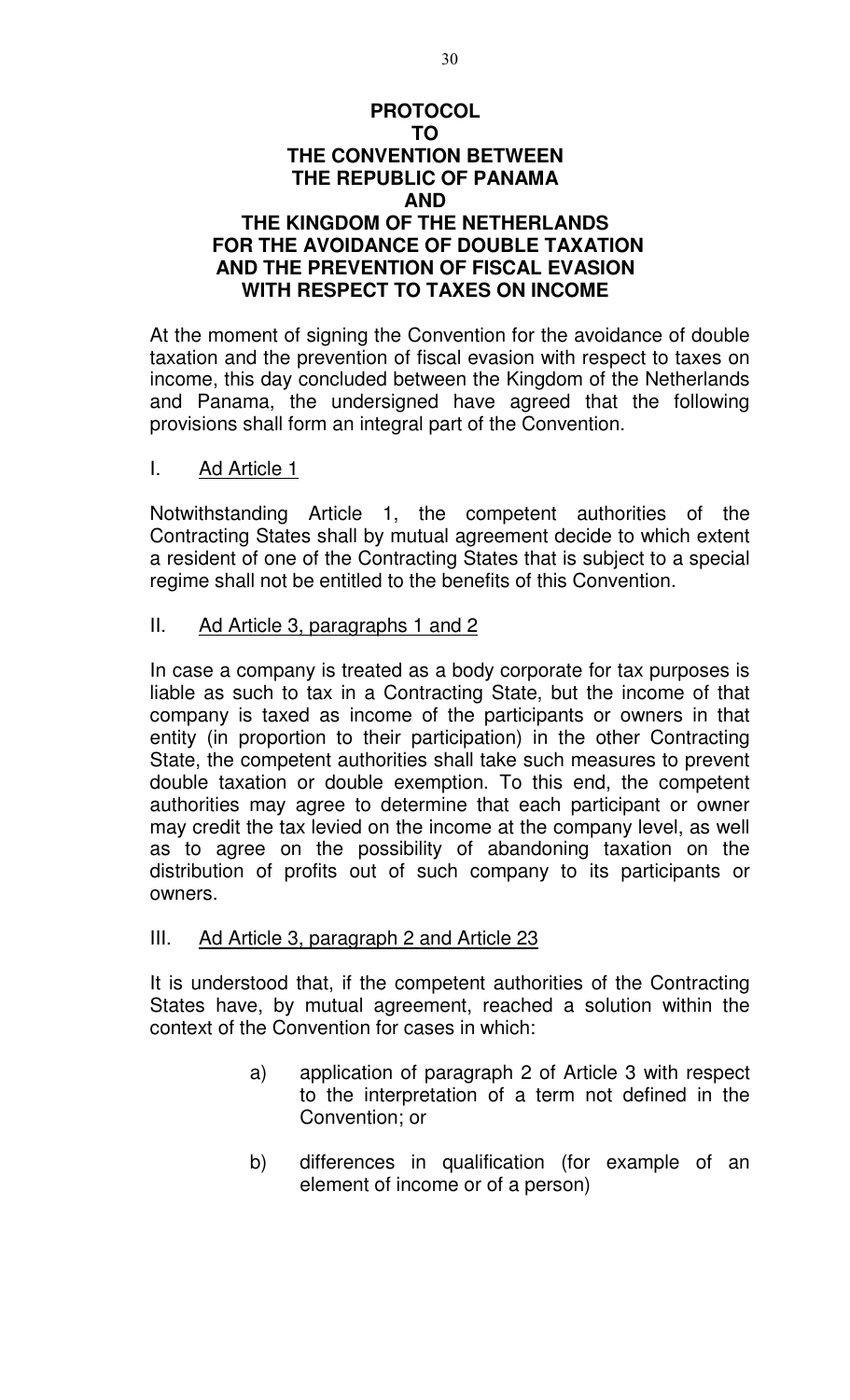would result in double taxation or double exemption, this solution, after publication thereof by both competent authorities, shall also be binding for the application of the provisions of the Convention in other similar cases.

## IV. Ad Article 4

An individual living aboard a ship without any real domicile in either of the Contracting States shall be deemed to be a resident of the Contracting State in which the ship has its home harbour.

## V. Ad article 5, paragraph 5

It is understood that paragraph 5 of article 5 is to be interpreted to counter abuse of the Convention and does not entail the "force of attraction" principle.

## VI. Ad Articles 5, 6, 7 and 13

It is understood that rights to the exploration and exploitation of natural resources shall be regarded as immovable property located in the Contracting State to whose seabed - and subsoil thereof - these rights apply, and that these rights are regarded as assets of a permanent establishment in that State. Furthermore, it is understood that the aforementioned rights include rights to interests in, or benefits from assets that arise from, that exploration or exploitation.

#### VII. Ad Article 7

In respect of the attribution of profits to permanent establishments nothing shall preclude the application of the revised 2010 authorised OECD approach to the text agreed.

#### VIII. Ad Article 7

Where an enterprise of a Contracting State sells goods or merchandise or carries on business in the other Contracting State through a permanent establishment situated therein, the profits of that permanent establishment shall not be determined on the basis of the total amount received by the enterprise, but shall be determined only on the basis of that portion of the income of the enterprise that is attributable to the actual activity of the permanent establishment in respect of such sales or business.

Specifically, in the case of contracts for the survey, supply, installation or construction of industrial, commercial or scientific equipment or premises, or of public works, when the enterprise has a permanent establishment, the profits attributable to such permanent establishment shall not be determined on the basis of the total amount of the contract, but shall be determined only on the basis of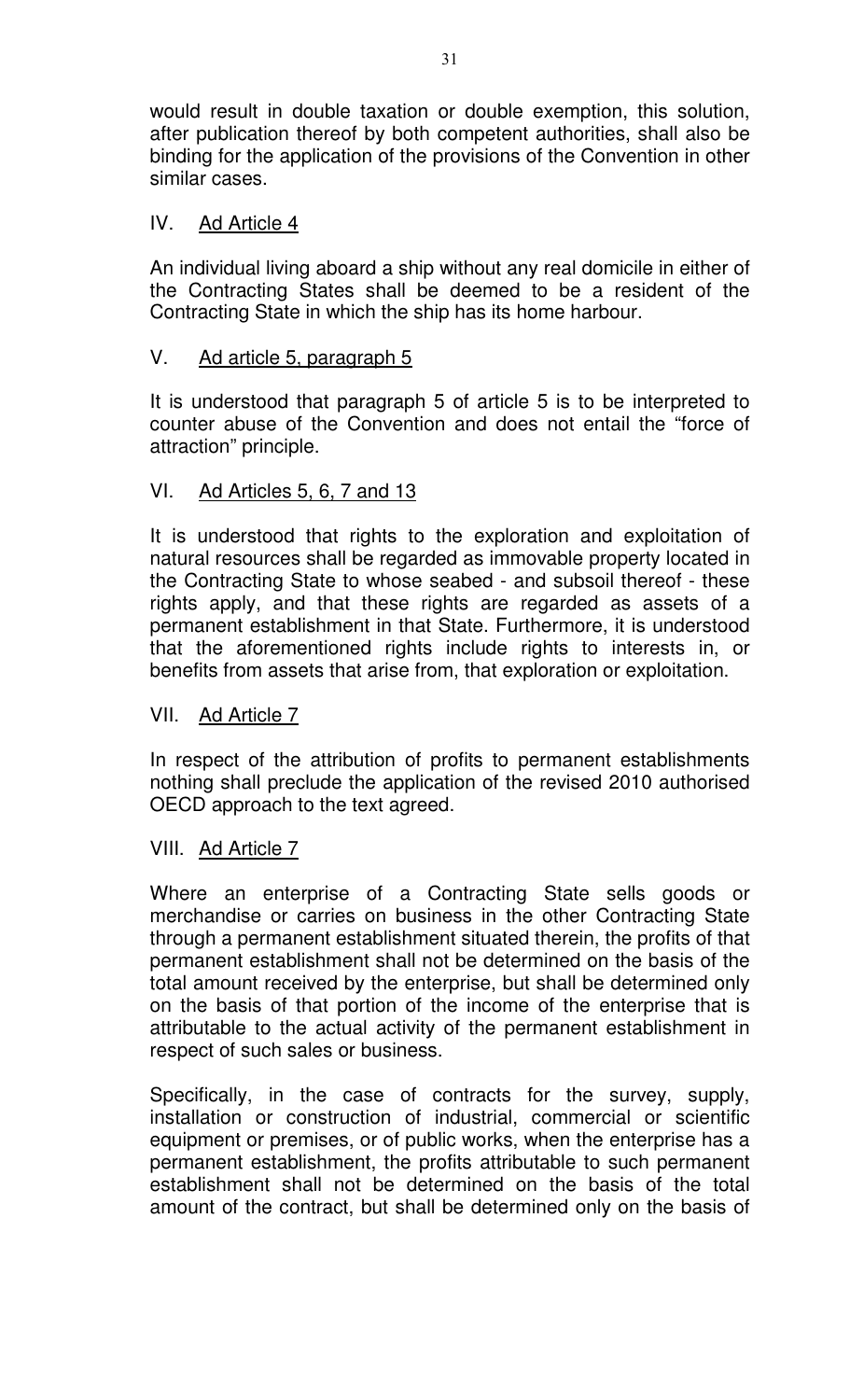that part of the contract that is effectively carried out by the permanent establishment in the Contracting State in which the permanent establishment is situated. The profits related to that part of the contract which is carried out by the head office of the enterprise shall be taxable only in the Contracting State of which the enterprise is a resident.

# IX. Ad Article 7

Payments received as a consideration for technical services, including studies or surveys of a scientific, geological or technical nature, or for consultancy or supervisory services shall be deemed to be payments to which the provisions of Article 7 apply.

# X. Ad Article 7 and 28

Any services (or portion of services) rendered by a resident of a Contracting State in the other Contracting State prior to the entry into force of this Convention, may be taxed in that other State on a net or on a gross basis (i.e., withholding taxes), within the limits prescribed by its domestic tax laws, without taking into consideration the provisions of Article 7.

# XI. Ad Article 10

- a) The reduced rates provided for in paragraphs 2 and 3 shall not apply to dividends distributed on bearer shares.
- b) In the case of bearer shares that were converted into nominative shares, the reduced rates contemplated in paragraphs 2 and 3, shall be applicable with respect to dividend distributions paid by a company resident of a Contracting State to a resident of the other Contracting State provided that the shares so converted have been held as nominative shares for a period of at least 12 months prior to the dividend distribution.

# XII. Ad Article 10, paragraph 8 and Article 11, paragraph 4

Notwithstanding paragraph 8 of Article 10 and paragraph 4 of Article 11, it is understood that income from debt-claims shall be regarded as dividends as meant in paragraph 8 of Article 10 provided that the laws of the Contracting State in which this income arises subjects such income to the same taxation treatment as income from shares according to a combination of at least two of the following criteria:

a) the maturity of the debt-claim;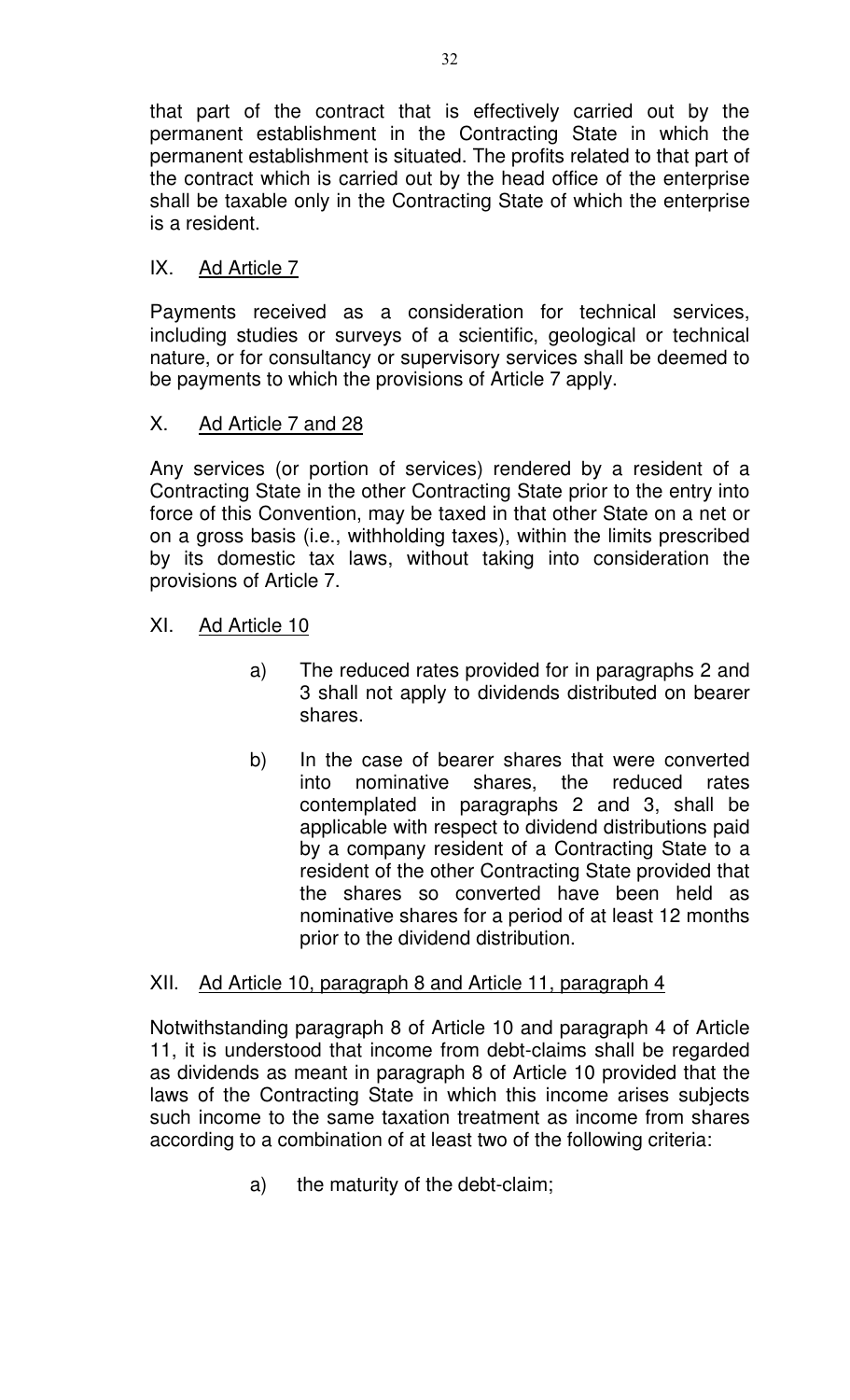- b) the dependence of the size of the remuneration or the indebtedness of the remuneration on the profits or on the distributions of profits of the debtor or of a company related to the debtor; or
- c) the subordination of the debt-claim.

# XIII. Ad Articles 10, 11 and 12

Where tax has been levied at source in excess of the amount of tax chargeable under the provisions of Articles 10, 11 or 12, applications for the refund of the excess amount of tax have to be lodged with the competent authority of the State having levied the tax, within a period of three years after the expiration of the calendar year in which the tax has been levied.

# XIV. Ad Article 12

In the case of royalties derived by a resident of a Contracting State from the other Contracting State, such resident may elect to be taxed on a net basis as if he/she were a resident of the other Contracting State. This election may be exercised after the application of the withholding tax described in Article 12, paragraph 2, on the gross amount. The competent authorities shall establish the administrative measures necessary to carry out this provision.

# XV. Ad Articles 10 and 13

It is understood that income received in connection with the (total or partial) liquidation of a company or a purchase of own shares or a purchase or redemption of own profit sharing certificates by a company, such income is treated as income from shares and not as capital gains.

# XVI. Ad Article 23

The competent authorities of the States may also agree, with respect to any agreement reached as a result of a mutual agreement procedure as meant in Article 23 that the State in which there is an additional tax charge as a result of the aforementioned agreement shall not impose any increases, surcharges, interest and costs with respect to this additional tax charge, to the extent that a corresponding deduction of tax is made in the other State as a result of the agreement and no interest is payable in that State with respect to such a reduction of tax.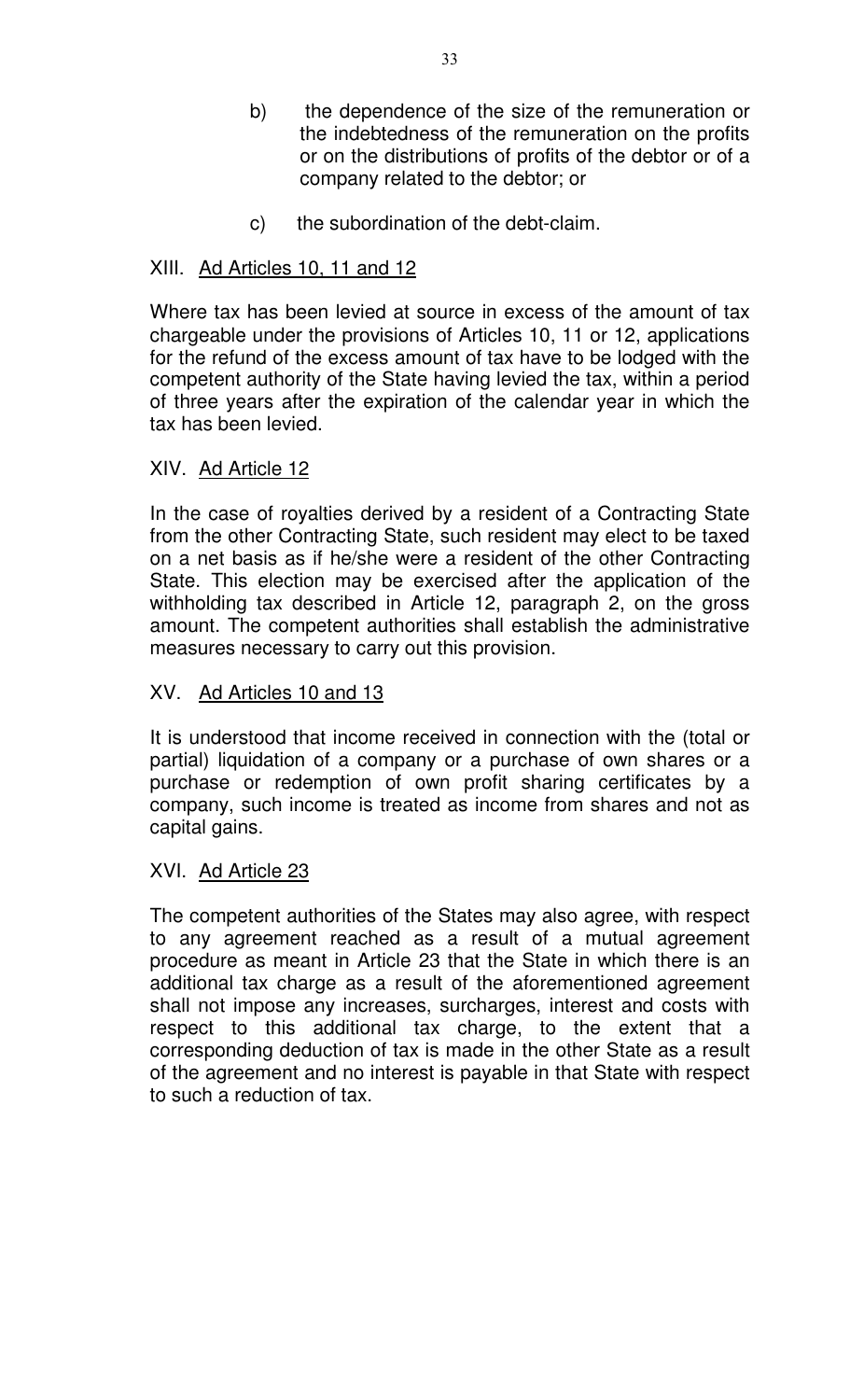#### XVII. Ad Article 24

- a) It is understood that information will only be requested once the requesting Contracting State has exhausted all regular sources of information available under the internal taxation procedure.
- b) It is understood that the administrative assistance provided for in Article 24 does not include measures aimed only at the simple collection of pieces of evidence, when it is improbable that the requested information will be relevant for controlling or administering tax matters of a given taxpayer in a Contracting State ("fishing expeditions").
- c) It is understood that the tax authorities of the requesting State shall provide the following information to the tax authorities of the requested State when making a request for information under Article 24 of the Convention:
	- (i) the name and address of the person(s) under examination or investigation and, if available, other particulars facilitating that person's identification, such as date of birth, marital status, tax identification number;
	- (ii) the period of time for which the information is requested;
	- (iii) a statement of the information sought including its nature and the form in which the requesting State wishes to receive the information from the requested State;
	- (iv) the tax purpose for which the information is sought;
	- (v) the name and address of any person believed to be in possession of the requested information.

d) It is further understood that Article 24 of the Convention shall not commit the Contracting States to exchange information on an automatic or a spontaneous basis.

e) It is understood that in case of an exchange of information, the administrative procedural rules regarding taxpayers' rights